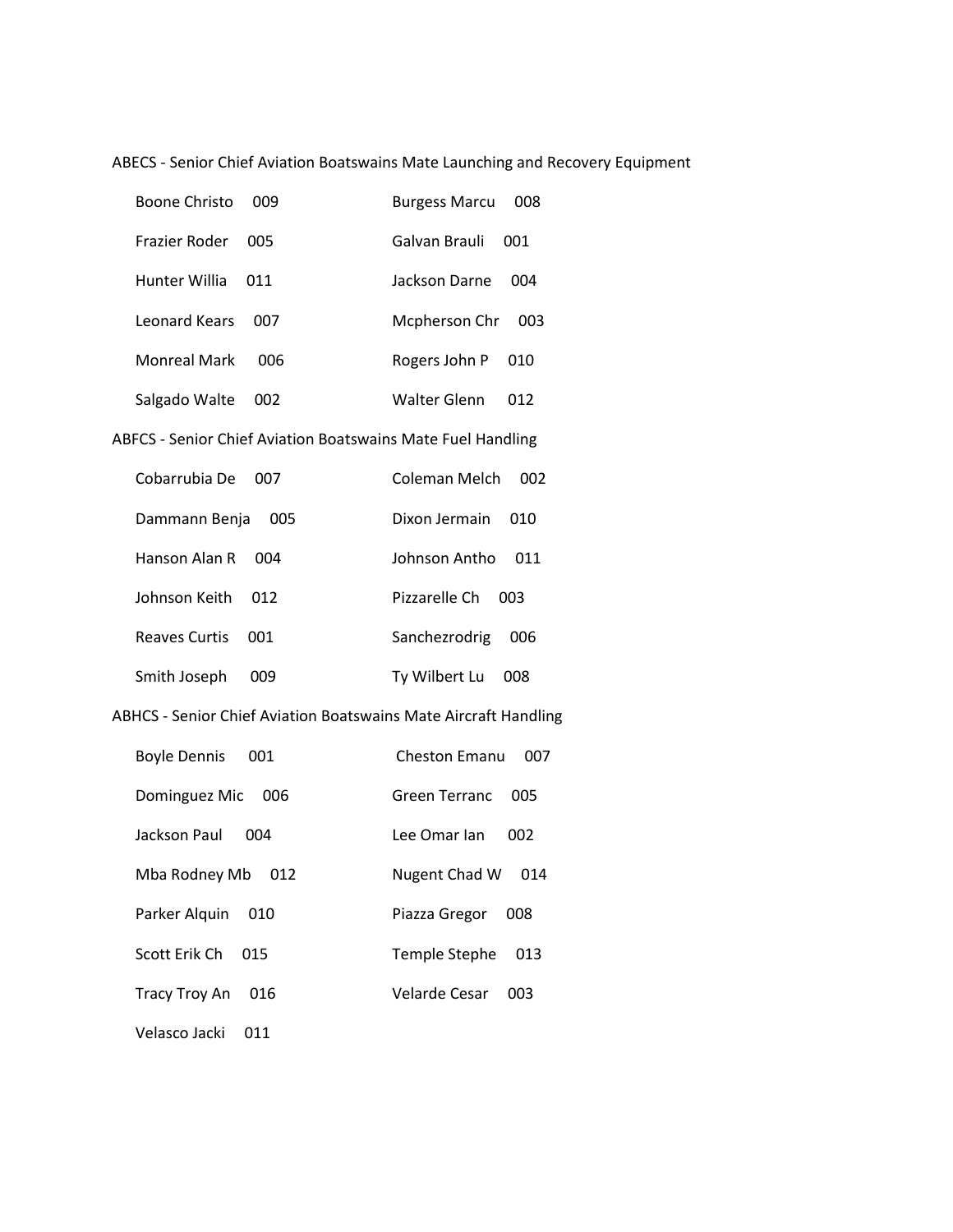### ACCS - Senior Chief Air Traffic Controller

| Barkley Jeffr 001    | Cooke Vincent 008 |     |
|----------------------|-------------------|-----|
| Donnell Megan<br>009 | Green Travis      | 002 |
| Lazenby Jonat 003    | Raynor Bradle     | 006 |
| Sealey Kevin<br>007  | Thompson Keit     | 005 |
| Wilcox Marcus<br>OO4 |                   |     |

### ADCS - Senior Chief Aviation Machinists Mate

| 035                  | Almonte Allan        |
|----------------------|----------------------|
| Aguayorodrigu        | 020                  |
| <b>Ambol Robert</b>  | <b>Apostol Richa</b> |
| 002                  | 003                  |
| <b>Basobas Mark</b>  | <b>Bennett Zacho</b> |
| 026                  | 012                  |
| <b>Bundy Blake D</b> | <b>Burley Brian</b>  |
| 036                  | 019                  |
| Chadderton Ja        | Connor John R        |
| 054                  | 011                  |
| Cook David Fr        | Cruz Andrew S        |
| 028                  | 027                  |
| Cunningham Ja        | Damian Charle        |
| 056                  | 029                  |
| Demorizi Hern        | Fresse Anthon        |
| 057                  | 024                  |
| Fuller Cody A        | Georgalas Dan        |
| 022                  | 058                  |
| <b>Grant Jonina</b>  | Gyekye Nana K        |
| 033                  | 044                  |
| <b>Hinton Dustin</b> | Jeudy Guyland        |
| 049                  | 015                  |
| Lewis Brett M        | Litke Raymond        |
| 007                  | 009                  |
| Lockwood Bria        | Loiselle Jaya        |
| 001                  | 030                  |
| Lynch Bruce A        | Marquez Juan         |
| 040                  | 055                  |
| Mendoza Guada        | Mendozazambra        |
| 037                  | 025                  |
| Mesa Jorge Ar        | Moise Wilner         |
| 031                  | 048                  |
| Molina Jerimm        | Nothdurft Jas        |
| 052                  | 004                  |
| 023                  | <b>Phillips Leig</b> |
| Ogoy Reynaldo        | 041                  |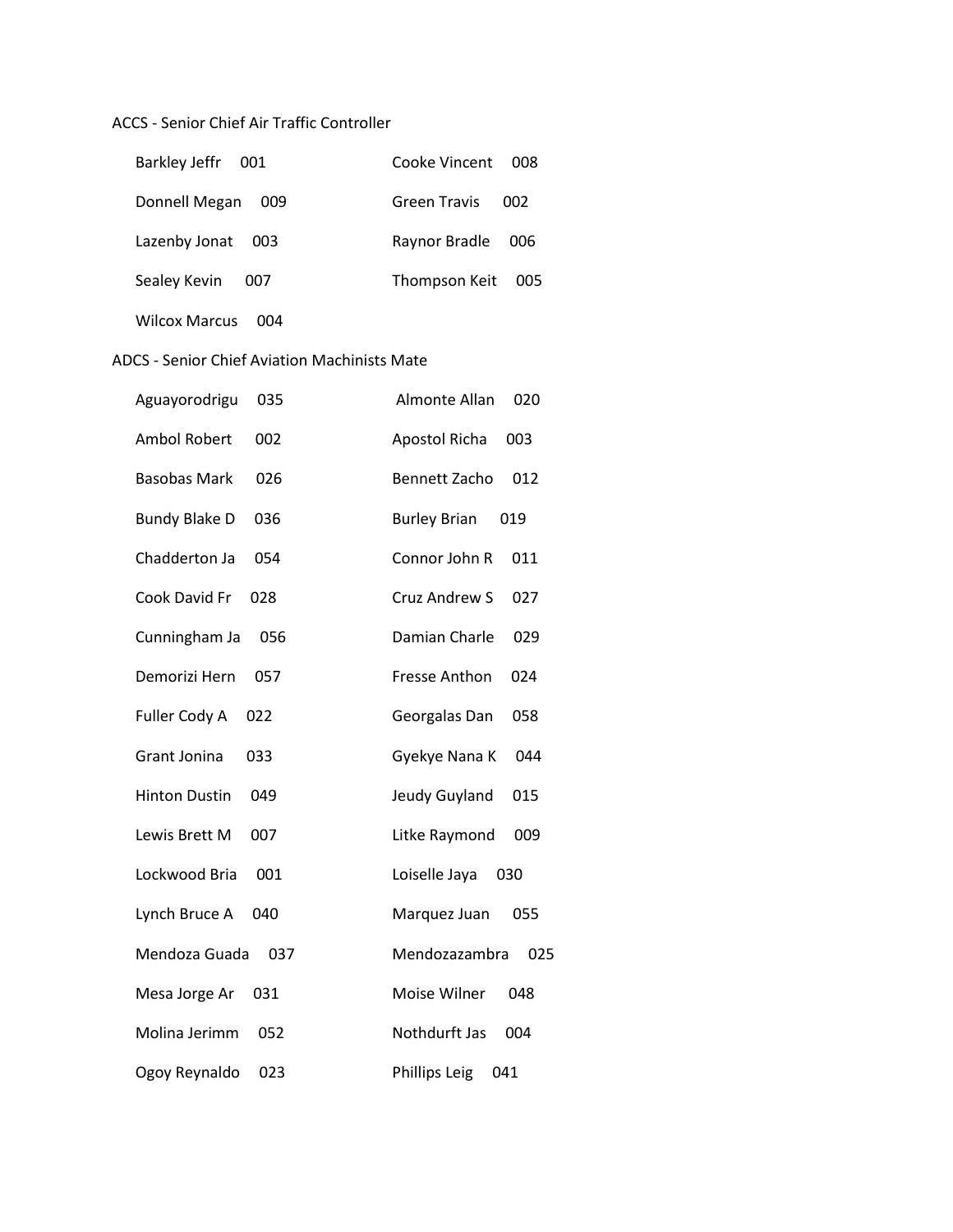| Pinnock Terre   | <b>Pryce Matthew</b> |
|-----------------|----------------------|
| 006             | 008                  |
| Ramos Joachim   | Richardson An        |
| 053             | 050                  |
| Rosa Domonik    | Sison Angel R        |
| 016             | 045                  |
| Stimpson Dana   | <b>Strobel Chris</b> |
| 010             | 051                  |
| Suareztorres    | Sulzer James         |
| 013             | 017                  |
| Superales Jay   | Sykes James K        |
| 042             | 038                  |
| Thorpe Ryan D   | Torresguevara        |
| 014             | 047                  |
| Tricomi Carme   | Triplett Quni        |
| O <sub>21</sub> | 005                  |
| Vannorman And   | Viana Brandon        |
| 032             | 018                  |
| Villacis John   | Wilhelm Steve        |
| 034             | 046                  |
| Williams Regi   | <b>Williams Zane</b> |
| 043             | 039                  |

### AECS - Senior Chief Aviation Electricians Mate

| <b>Adams Shannon</b><br>033 | Allen Gary Ch<br>035        |
|-----------------------------|-----------------------------|
| <b>Booth Quincy</b><br>032  | <b>Brackett Jeff</b><br>012 |
| Breault Justi<br>036        | <b>Briggs Christ</b><br>019 |
| <b>Burford Edwar</b><br>029 | Caldwell Josh<br>016        |
| Coates Edward<br>023        | Corier Michae<br>030        |
| Deer Clifton<br>022         | Demedeiros Ho<br>014        |
| Diaz Ihosvani<br>017        | Dubose Samuel<br>024        |
| <b>Fisher Justin</b><br>038 | Foster Broc W<br>021        |
| <b>Gravel Robert</b><br>002 | Hill William<br>005         |
| Hinnenkamp Ja<br>034        | Huffman James<br>001        |
| <b>Jenkins Sebas</b><br>039 | Johnson Grego<br>013        |
| Kelly Edward<br>018         | Leyderman Dav<br>026        |
| Lora Pedro De<br>037        | Maynard Terry<br>006        |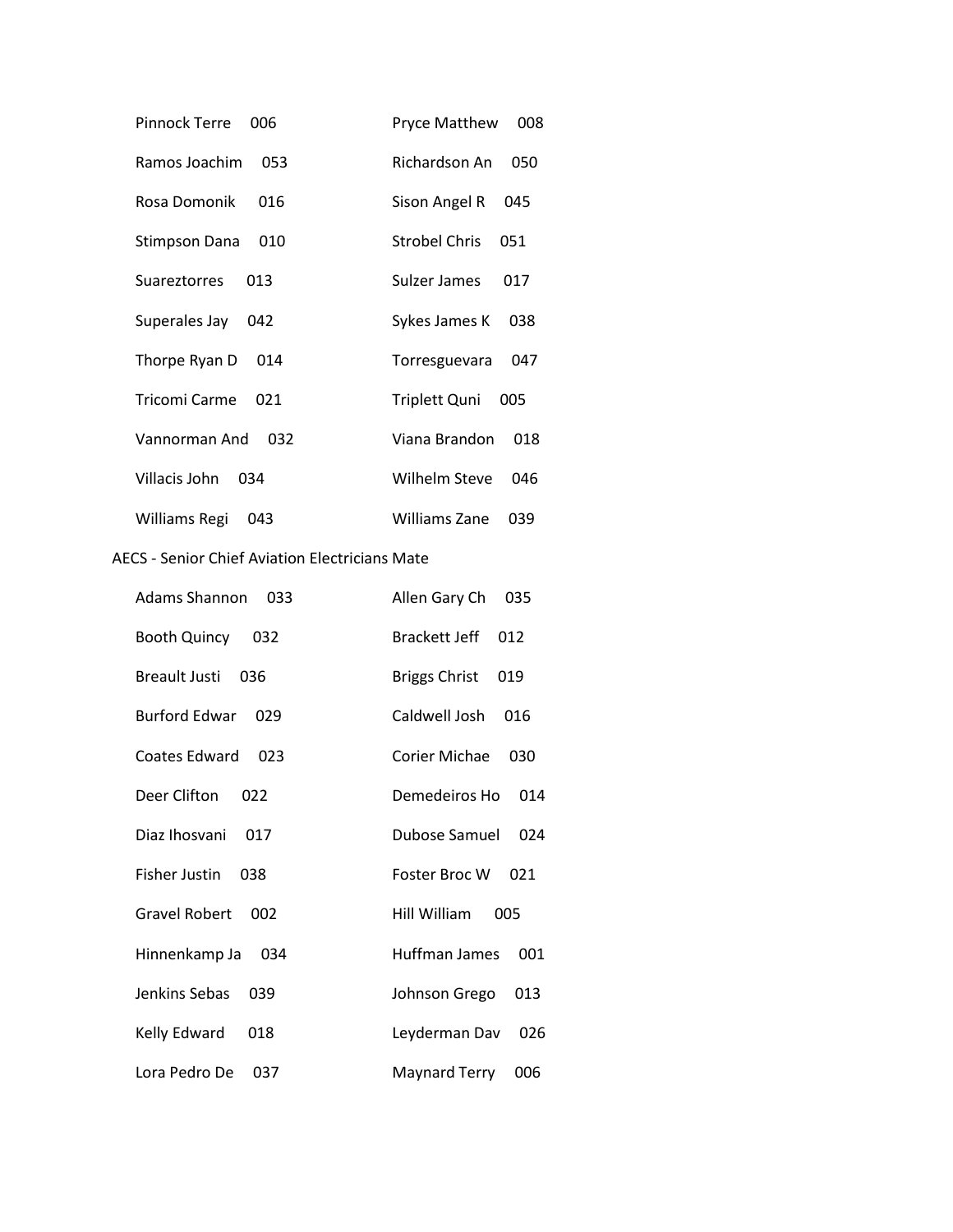| Mcguffee Alan<br>007        | Mendoza Jesus | 031 |
|-----------------------------|---------------|-----|
| Messer Karl F<br>027        | Moore Regita  | 015 |
| Owen Kevin Ma<br>025        | Pence Shaun F | 009 |
| <b>Phaneuf Matth</b><br>008 | Pradia Joseph | 028 |
| Rapier Bret R<br>020        | Red Brad Jose | 010 |
| Rouantree Jam<br>m          | Sinski Mark R |     |
|                             |               |     |

Zimmerman Bri 004

# AGCS - Senior Chief Aerographers Mate

| Burke John Ro 005           | Done Ryan Pau       | 006 |
|-----------------------------|---------------------|-----|
| Filiott David<br>004        | Morales Jose        | 008 |
| Oswalt Jonath<br>001.       | Richards Jere 003   |     |
| Stimson Paul<br>007         | <b>Tunberg Dean</b> | 002 |
| <b>Wimberly Aaro</b><br>009 |                     |     |

### AMCS - Senior Chief Aviation Structural Mechanic

| Allen Matthew<br>009 | Alvarezpena G<br>060        |
|----------------------|-----------------------------|
| Anderson Deni<br>019 | Andrade Jjesu<br>050        |
| Barker Eric C 008    | Barretto Jero<br>001        |
| Bauman Martin<br>002 | Bounds Adam J<br>012        |
| Bulthuis Just<br>033 | <b>Butler Stanle</b><br>045 |
| Carpenter Lis<br>041 | Chase Stepfan<br>005        |
| Custodio Rafa<br>053 | Darrigo Peter<br>017        |
| Dave Carlos<br>015   | <b>Espino Gilber</b><br>016 |
| Garron Ryan A 046    | Haile Yonas G<br>028        |
| Harris Alan S<br>023 | Hartwick Jaso<br>026        |
| Hernandez Ben<br>024 | Holdridge Wes<br>004        |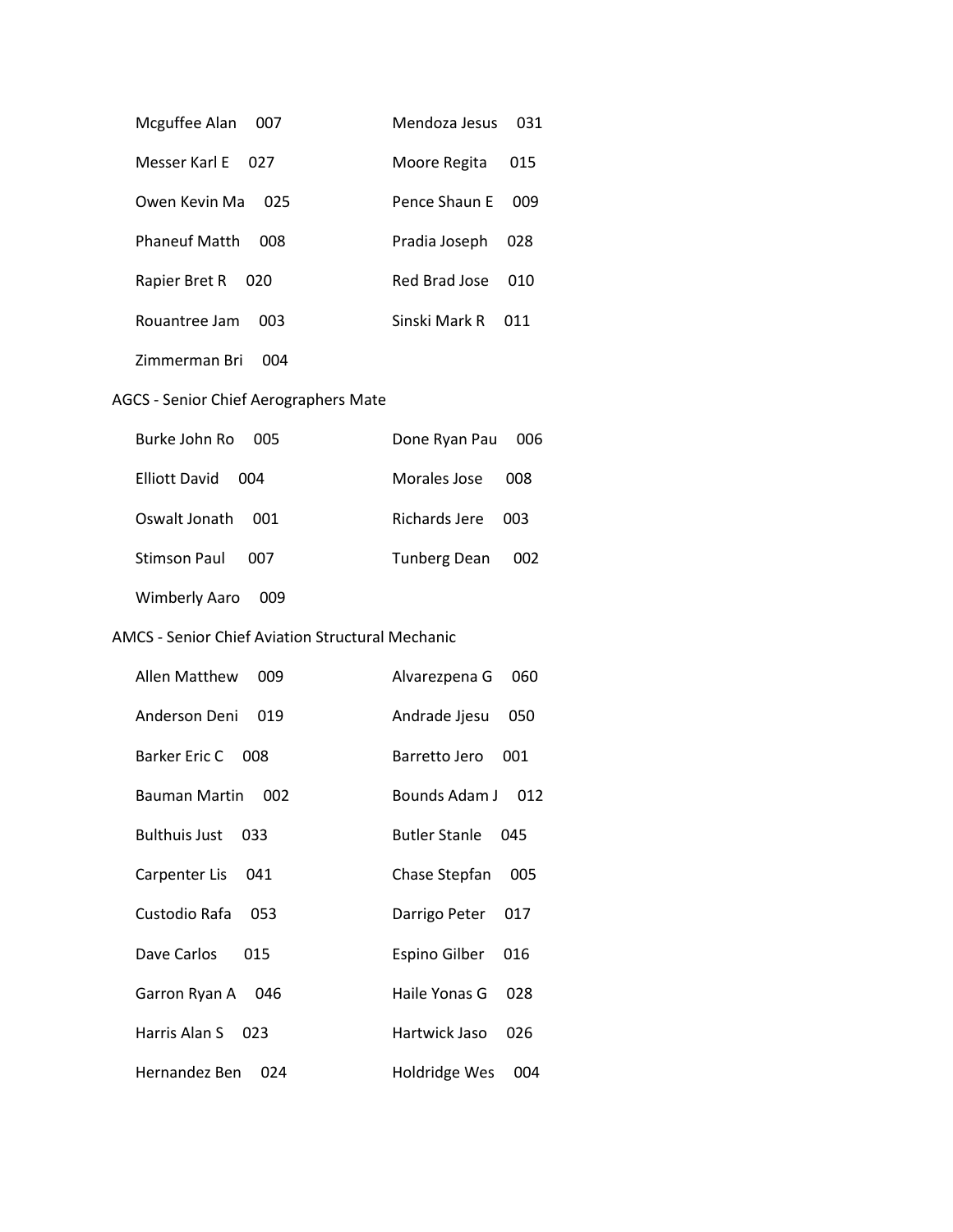| Howell Joseph        | Hunt John Ron        |
|----------------------|----------------------|
| 032                  | 056                  |
| <b>Hurier Damien</b> | Krahn Eric Le        |
| 047                  | 052                  |
| Lach Justin D        | Laird Joshua         |
| 055                  | 013                  |
| Layne Curtis         | Leard Joshua         |
| 003                  | 063                  |
| Martin Randy         | Mata Erika           |
| 022                  | 044                  |
| Max Daniel W         | Mcclafferty H        |
| 027                  | 011                  |
| Mccullum Char        | Minoglio Ange        |
| 040                  | 059                  |
| Monaghan Just        | Moncier Jerem        |
| 014                  | 006                  |
| Monroe Duane         | Munro Jesse D        |
| 029                  | 054                  |
| Nicholson Gra        | Noble Mark Pa        |
| 018                  | 062                  |
| Palmer Michae        | Parker Brian         |
| 037                  | 048                  |
| Perkins Phili        | Petersen Blai        |
| 039                  | 020                  |
| Peterson Kevi        | Powell Damon         |
| 030                  | 057                  |
| Rothrock Krys        | <b>Schuster Davi</b> |
| 036                  | 038                  |
| Shook Grahm E        | Solomuli Luai        |
| 007                  | 010                  |
| <b>Stauffer Davi</b> | Stauffer Ryan        |
| 031                  | 025                  |
| <b>Taylor Brian</b>  | Trevino Benja        |
| 021                  | 043                  |
| <b>Trial Eric Wa</b> | <b>Trosper Natha</b> |
| 042                  | 035                  |
| Vansickle Ry         | Vinas Ramon L        |
| 051                  | 034                  |
| Waggoner Jaso        | Widner Nathan        |
| 061                  | 058                  |

### AOCS - Senior Chief Aviation Ordnanceman

| Baca Johnny J 003 | Brooks Ivey L 019      |
|-------------------|------------------------|
| Canup Sammy K 002 | Carey Richard 020      |
| Carson Frwin 011  | Catron Michae 018      |
| Charles Milla 027 | Collier Renal<br>- 029 |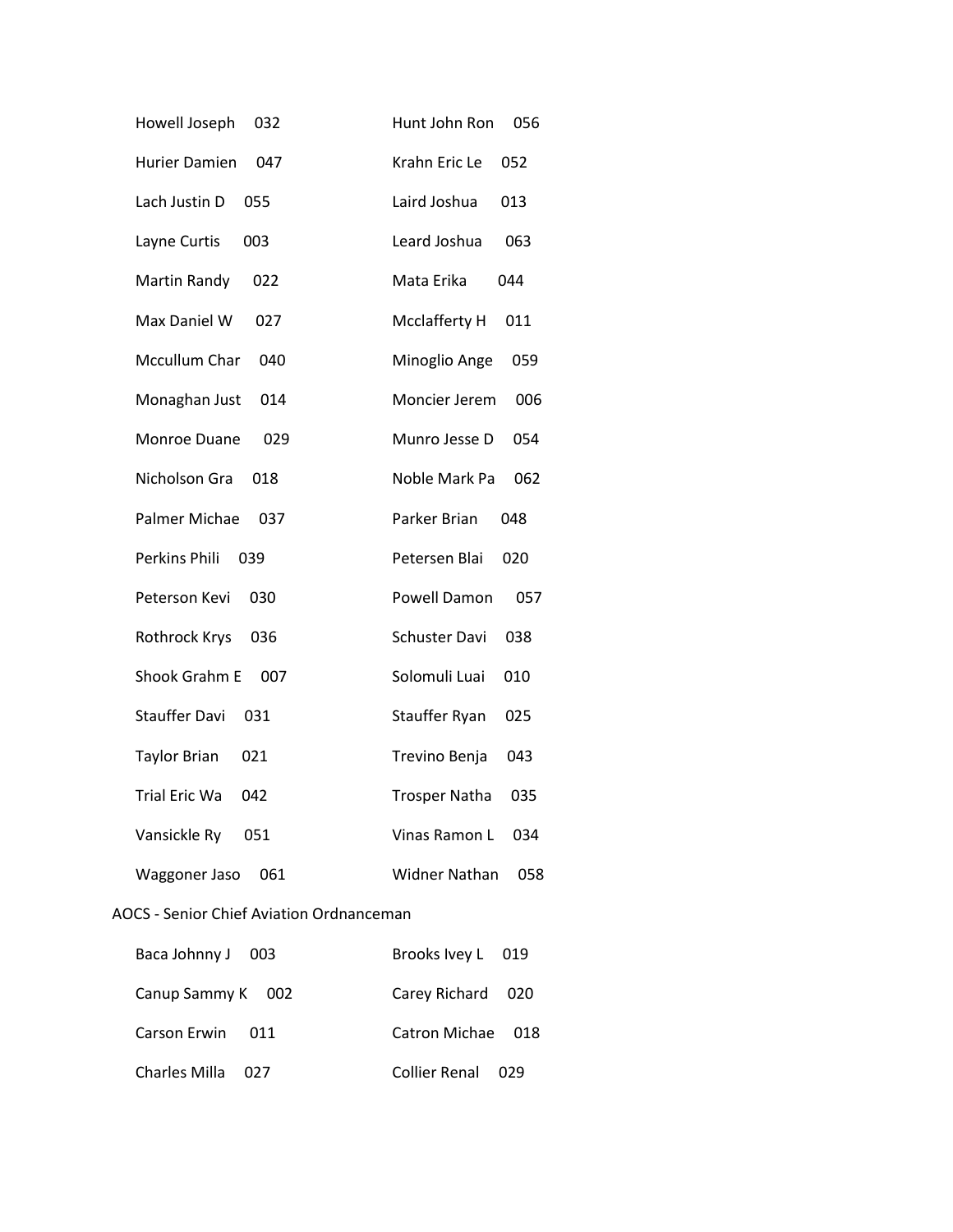| Derosa Angela<br>030        | Donald Craig<br>014         |     |
|-----------------------------|-----------------------------|-----|
| <b>Fields Daniel</b><br>004 | Gipson Santee<br>022        |     |
| Hayden Nathan<br>016        | Heath Michael<br>008        |     |
| Hormaza David<br>021        | Kennemore Pat               | 010 |
| Luster Steve<br>026         | Maldonado Jor               | 001 |
| Maldonado Ped<br>023        | Mccracken Cha               | 024 |
| Muncy Michael<br>007        | <b>Nold Matthew</b>         | 009 |
| Obrien Cindy<br>028         | Pace Shane Al<br>013        |     |
| Pierce Korey<br>005         | <b>Ruffins Jerom</b><br>012 |     |
| Stackhouse Jo<br>017        | <b>Stokes Charle</b><br>015 |     |
| Vaughan Natha<br>006        | Whalen Anthon               | 025 |

# ASCS - Senior Chief Aviation Support Equipment Technician

| <b>Blair Petagay</b><br>013 | Deleon Joebur<br>004 |
|-----------------------------|----------------------|
| Engelke Fredr<br>001        | Gaudgaud Ange<br>006 |
| Ibanez Hasman<br>011        | Iman Theo Arc<br>002 |
| <b>Iuverahernand</b><br>003 | Manangan Henn<br>005 |
| Mendoza Vince<br>010        | Pahati Joel M<br>007 |
| Tence Reyjena<br>008        | Valverdeherna<br>009 |
|                             |                      |

Vela Paul Osc 012

### ATCS - Senior Chief Aviation Electronics Technician

| Armstrong Jos 004    | Casimir Mark  | 018 |
|----------------------|---------------|-----|
| Chamberlain V 030    | Clifford Aaro | 040 |
| Cragin Kevin<br>057  | Crawford Will | 047 |
| Dixon Christo<br>038 | Drake Wilbert | 051 |
| Egly Travis A<br>006 | Evangelista J | 021 |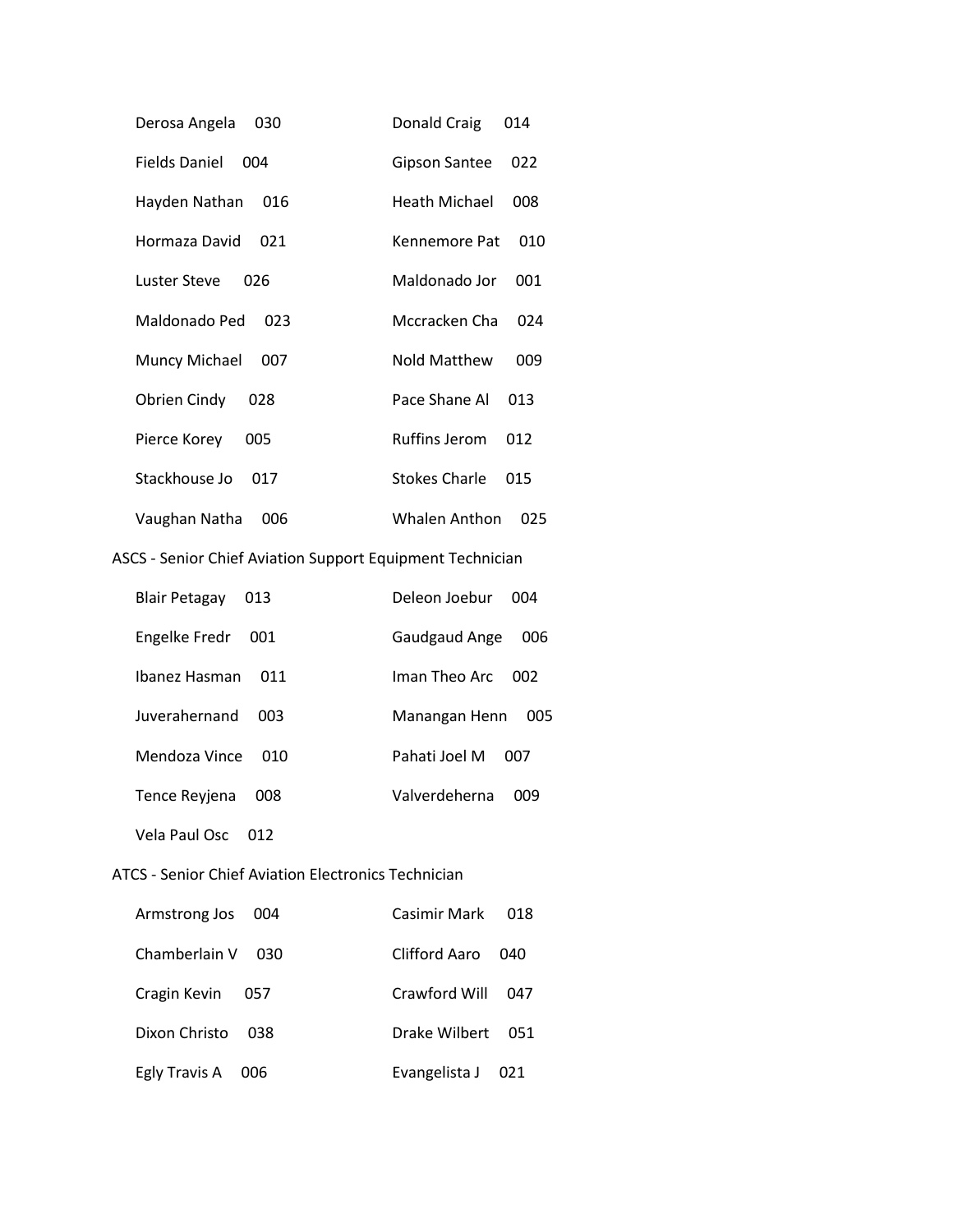| Fierro Richar<br>011        | <b>Fink Christop</b><br>063 |
|-----------------------------|-----------------------------|
| <b>Flaig Michael</b><br>069 | Fromme Chad E<br>010        |
| Gerbert Micha<br>056        | Goodman Coy A<br>050        |
| Gutierrez Mar<br>039        | <b>Guzman Cliffo</b><br>014 |
| Hass Larry Ra<br>067        | Hernandez Jos<br>020        |
| Hill Todd Kir<br>055        | <b>Holweger Scot</b><br>008 |
| Jones Douglas<br>031        | Kelly Brandon<br>044        |
| Kotnik Jerome<br>001        | Kroeber Jonat<br>015        |
| Layne Angela<br>009         | Leitsch Rober<br>026        |
| Letendre Robe<br>061        | Link Cristie<br>060         |
| Longardner Ju<br>045        | Martel Willia<br>036        |
| <b>Mathes Robert</b><br>019 | Mattson Joshu<br>023        |
| Maund Naaman<br>013         | Mcleod Jacob<br>062         |
| Mendoza Ronal<br>035        | Mills Jeremy<br>041         |
| Monroe Felix<br>068         | Moore Perry L<br>022        |
| Moore Tracy R<br>052        | Moss William<br>005         |
| Mozingo Micha<br>029        | Nunez Cesar A<br>027        |
| Ortiz Angel M<br>034        | Parks Marshal<br>059        |
| Pike Zebulon<br>046         | Price Blake W<br>064        |
| Querubin Carl<br>003        | Ralston Jerem<br>017        |
| Salcedo Evari<br>037        | Santiago Jose<br>048        |
| <b>Scott Douglas</b><br>066 | Sellers James<br>032        |
| Silkworthmall<br>058        | <b>Smoller Blain</b><br>065 |
| Snow Michael<br>025         | Staszak Richa<br>053        |
| Stubblefield<br>012         | <b>Terrell Adam</b><br>049  |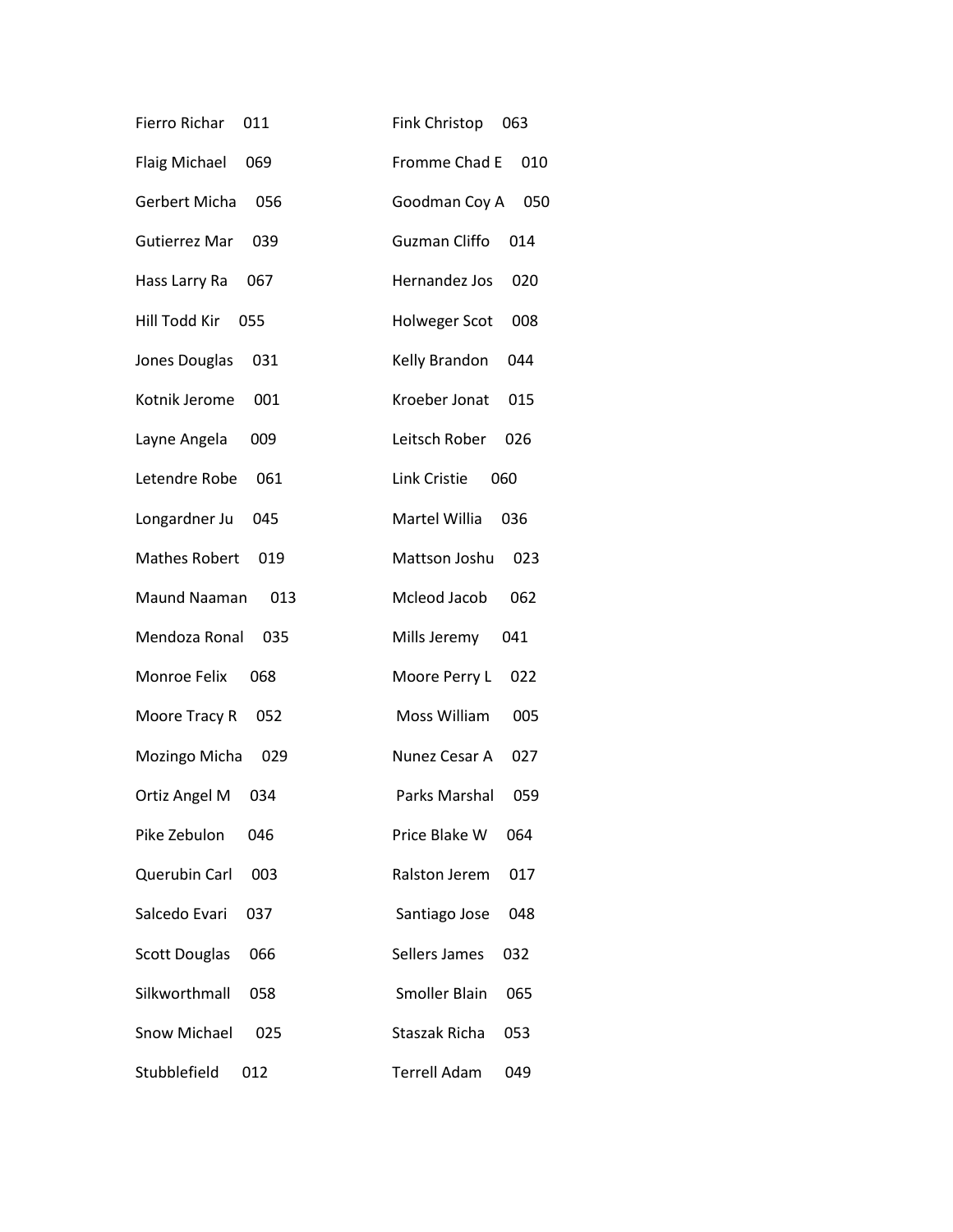| Thompson Edwa                                             | Tims Byron Da        |  |  |
|-----------------------------------------------------------|----------------------|--|--|
| 024                                                       | 043                  |  |  |
| <b>Tullio David</b>                                       | Vega Jeremy M        |  |  |
| 033                                                       | 042                  |  |  |
| Webb Rico Ant                                             | Williams Gama        |  |  |
| 028                                                       | 002                  |  |  |
| Wolz Joseph C                                             | <b>Workizer Nina</b> |  |  |
| 016                                                       | 054                  |  |  |
| AWFCS - Senior Chief Naval Aircrewmen Mechanical          |                      |  |  |
| Ferraro Jason                                             | Intchauspe Ry        |  |  |
| 004                                                       | 002                  |  |  |
| <b>Schafer Court</b>                                      | <b>Vymetal Danie</b> |  |  |
| 003                                                       | 001                  |  |  |
| AWOCS - Senior Chief Naval Aircrewmen Operator            |                      |  |  |
| 007                                                       | Dixon Richard        |  |  |
| Cunningham Gr                                             | 008                  |  |  |
| Hershey Raymo                                             | High Brian Pa        |  |  |
| 001                                                       | 005                  |  |  |
| <b>Howell Brian</b>                                       | Lewis William        |  |  |
| 003                                                       | 004                  |  |  |
| May Horace Da                                             | <b>Twining Micha</b> |  |  |
| 002                                                       | 006                  |  |  |
| AWRCS - Senior Chief Naval Aircrewmen Tactical-Helicopter |                      |  |  |
| Cox Stanley D                                             | <b>Fullmer Brand</b> |  |  |
| 005                                                       | 006                  |  |  |
| Goodwin Wesle                                             | Hughes Sean M        |  |  |
| 007                                                       | 004                  |  |  |
| Lombardo Jerr                                             | Noriega Paul         |  |  |
| 002                                                       | 001                  |  |  |
| Russell Willi                                             | Upton Sean Ch        |  |  |
| 008                                                       | 003                  |  |  |
| AWSCS - Senior Chief Naval Aircrewmen Helicopter          |                      |  |  |
| Andraschko Ri                                             | Cristea Adria        |  |  |
| 004                                                       | 008                  |  |  |
| Duenas Davin                                              | <b>Grieco Dennis</b> |  |  |
| 003                                                       | 011                  |  |  |
| <b>Howard James</b>                                       | Ledesma Alex         |  |  |
| 007                                                       | 006                  |  |  |
| Lessley Jason                                             | Mccullough Mi        |  |  |
| 010                                                       | 001                  |  |  |
| Okonek Jay Ev                                             | Wolf Waylon W        |  |  |
| 009                                                       | 005                  |  |  |
| <b>Worth Andrew</b><br>002                                |                      |  |  |

AWVCS - Senior Chief Naval Aircrewmen Avionics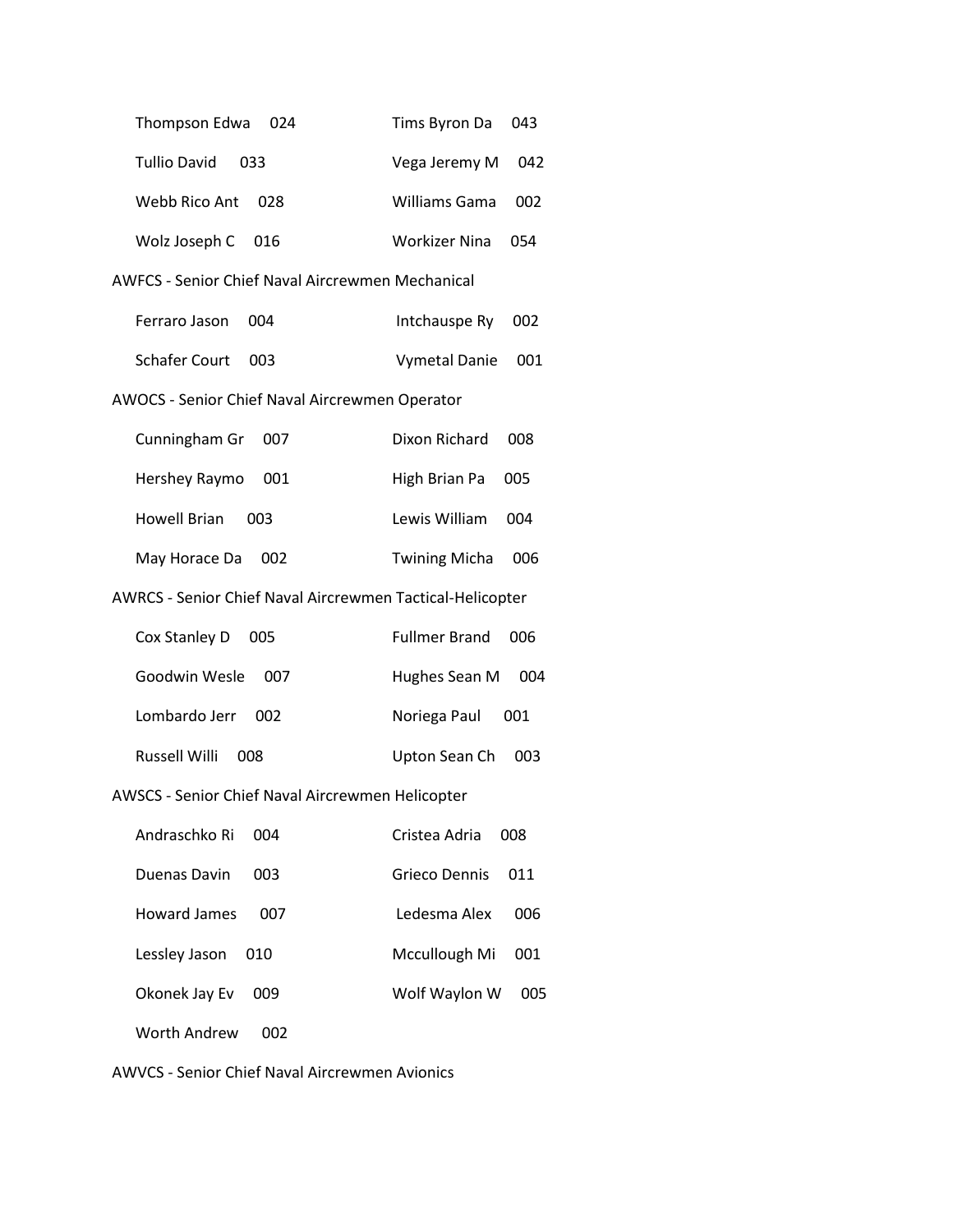| Benedetto Jam 001 | Pruitt Shawn 002 |  |
|-------------------|------------------|--|
|                   |                  |  |

AZCS - Senior Chief Aviation Maintenance Administrationman

| Ashley Lonesh<br>010        | Coyle Nichola        | 005 |
|-----------------------------|----------------------|-----|
| Evans David L<br>003        | <b>Francisco Ram</b> | 008 |
| Molina Jose J<br>004        | <b>Moore Marcus</b>  | 001 |
| <b>Mummert Tracy</b><br>006 | Nanney Apryl         | 007 |
| Polk Shara Na<br>nng        | Pyle Francisc        | 011 |

Souza Joseph 002

# BMCS - Senior Chief Boatswains Mate

| <b>Badio Garry</b>   | Barcena Bryan        |
|----------------------|----------------------|
| 019                  | 021                  |
| <b>Beaume Mauric</b> | <b>Brillant Hern</b> |
| 025                  | 036                  |
| <b>Chase Cherise</b> | Chisholm Davi        |
| 012                  | 028                  |
| Davis Zabian         | Deng Anjian          |
| 007                  | 039                  |
| Didier Bob Lo        | Donato Alvinb        |
| 037                  | 026                  |
| Doud Michael         | <b>Ellsworth Nat</b> |
| 002                  | 027                  |
| Escoto Rafael        | Evansmurphy G        |
| 005                  | 011                  |
| <b>Felton Yucarl</b> | <b>Fleming Brand</b> |
| 018                  | 016                  |
| Gillig Eric C        | Giribaldifons        |
| - 001                | 035                  |
| <b>Grubelnik Mic</b> | <b>Hernden Franc</b> |
| 009                  | 030                  |
| <b>Hladun Harry</b>  | 032                  |
| 008                  | Hoke Raymond         |
| House Mark Eu        | Hurtadolarios        |
| 010                  | 029                  |
| Liburd Jomou         | Mundt Christo        |
| 006                  | 015                  |
| <b>Nelson Matthe</b> | Osborne Antho        |
| 034                  | 024                  |
| Rodriguezvarg        | Rojas Cesar L        |
| 022                  | 023                  |
| <b>Ruiz Antonio</b>  | Sanders Jeffr        |
| 040                  | 038                  |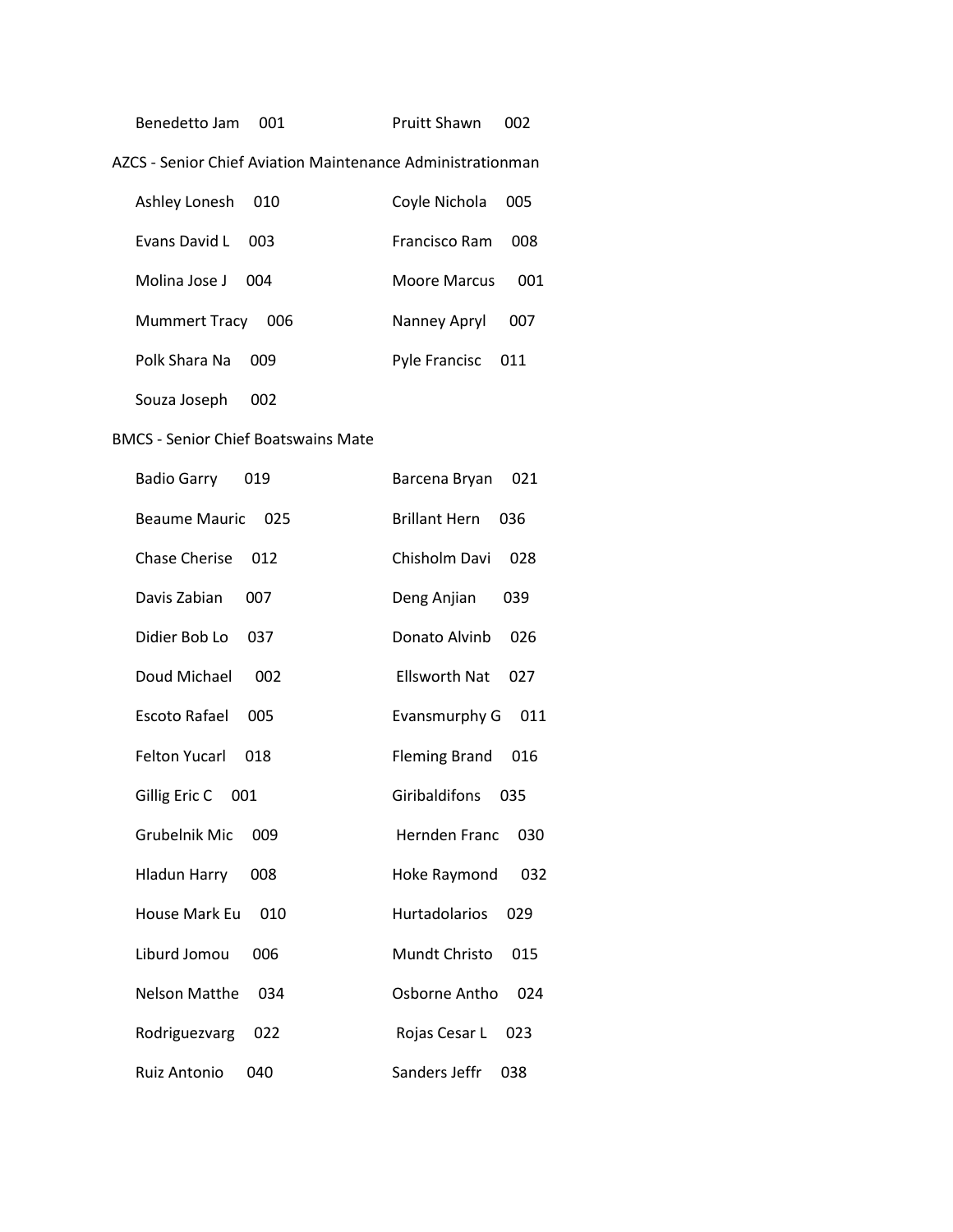| Seals Derek J                                               | <b>Simms Michael</b> |  |  |
|-------------------------------------------------------------|----------------------|--|--|
| 014                                                         | 004                  |  |  |
| Simpson Phill                                               | Suarez Rhonie        |  |  |
| 003                                                         | 013                  |  |  |
| West Tony Ray                                               | Willie Nkomo         |  |  |
| 020                                                         | 033                  |  |  |
| Wyman Terry F 017                                           | Zgoda Michael<br>031 |  |  |
| <b>CECS - Senior Chief Construction Electrician</b>         |                      |  |  |
| <b>Blue James J</b>                                         | <b>Brown Phillip</b> |  |  |
| 002                                                         | 005                  |  |  |
| Knorr Jason K                                               | Montis Eric G        |  |  |
| 001                                                         | 006                  |  |  |
| <b>Shaver Daniel</b>                                        | Torres Joel A        |  |  |
| 004                                                         | 003                  |  |  |
| <b>CMCS - Senior Chief Construction Mechanic</b>            |                      |  |  |
| Fresquez Simo                                               | Graphman Jay         |  |  |
| 003                                                         | 002                  |  |  |
| Renner Joshua                                               | <b>Stinson Kevin</b> |  |  |
| 005                                                         | 004                  |  |  |
| <b>Williams Just</b><br>001                                 |                      |  |  |
| CSCS - Senior Chief Culinary Specialist Submarine Qualified |                      |  |  |
| <b>Flatley Kevin</b>                                        | Key Jeremy Yo        |  |  |
| 001                                                         | 002                  |  |  |
| King Joseph I<br>003                                        |                      |  |  |
| <b>CSCS - Senior Chief Culinary Specialist</b>              |                      |  |  |
| <b>Albores Nelso</b>                                        | Alingig Josem        |  |  |
| 037                                                         | 040                  |  |  |
| Amoako Pearl                                                | Askins Gary R        |  |  |
| 024                                                         | 064                  |  |  |
| Augustin Jace                                               | Bell Cleopatr        |  |  |
| 031                                                         | 053                  |  |  |
| <b>Bobb Gloria M</b>                                        | Bohan Kenneth        |  |  |
| 039                                                         | 003                  |  |  |
| <b>Bostic Vaunda</b>                                        | <b>Breaux Brittn</b> |  |  |
| 013                                                         | 067                  |  |  |
| <b>Brooks Dahlia</b>                                        | Brown Zachary        |  |  |
| 032                                                         | 051                  |  |  |
| <b>Bugarin Myla</b>                                         | Caballero Isa        |  |  |
| 041                                                         | 036                  |  |  |
| Carroll Jeffe                                               | Carter John L        |  |  |
| 015                                                         | 034                  |  |  |
| Castrence Teo                                               | Cherry John T        |  |  |
| 012                                                         | 020                  |  |  |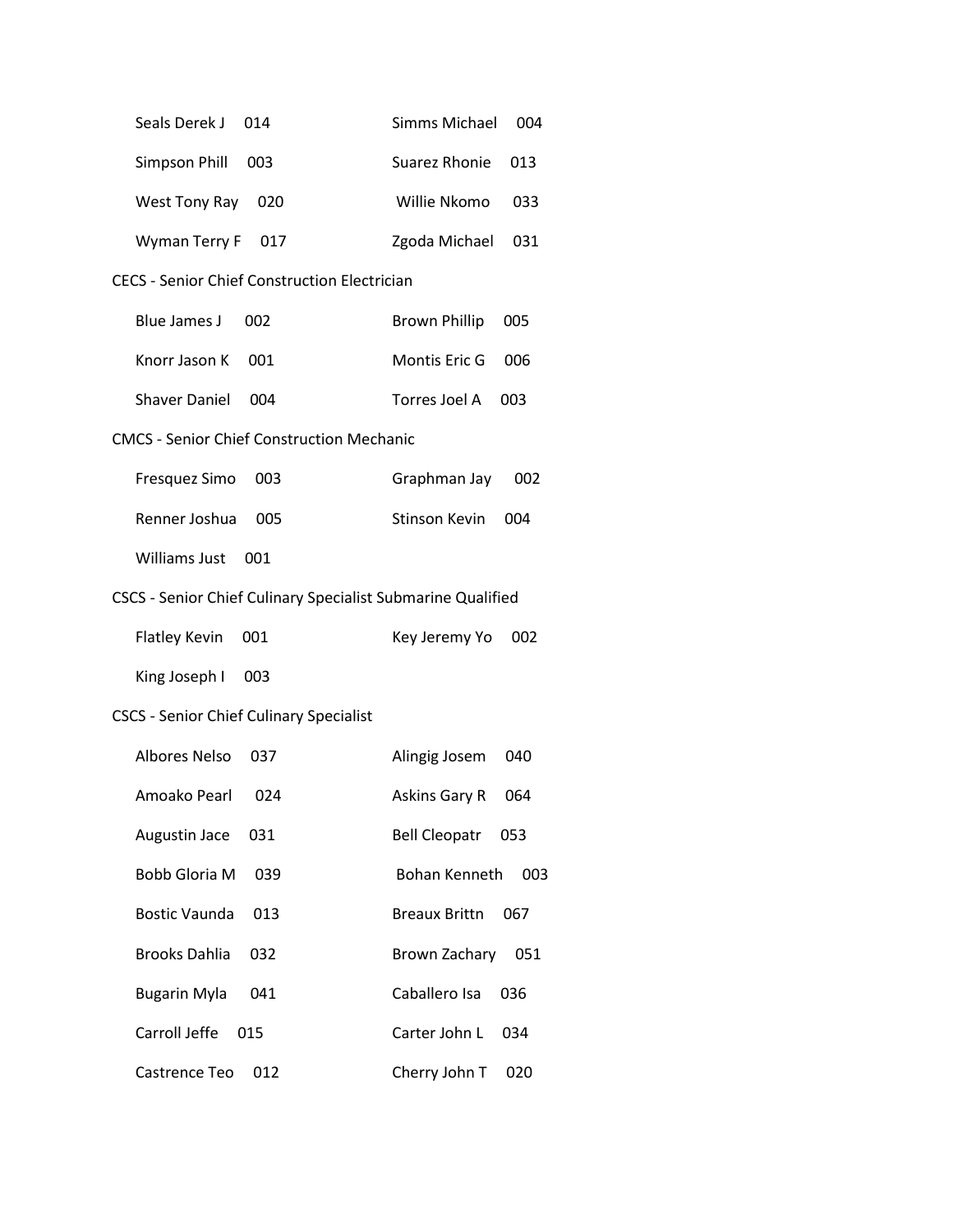| Colbert Jacqu        | <b>Dixon Patrick</b> |
|----------------------|----------------------|
| 047                  | 063                  |
| Faulkner Raym        | Florentino Ev        |
| 010                  | 002                  |
| Flores Angeli        | <b>Flowers Beatr</b> |
| 035                  | 022                  |
| <b>Foster Jessic</b> | Ganaden Crist        |
| 055                  | 021                  |
| Garza Cindy M        | Glenn Corey V        |
| 046                  | 014                  |
| Gutierrez Fab        | Habab Edwin L        |
| 056                  | 006                  |
| <b>Hadley Michae</b> | Hangan James         |
| 050                  | 052                  |
| <b>Hartley Melis</b> | Hasbrouck Sac        |
| 044                  | 065                  |
| 061                  | Jones Sipla P        |
| Haynes Keevan        | 007                  |
| Lockridge Stu        | Loring Tatish        |
| 008                  | 001                  |
| Manlogon Lemu        | Mcshane Kevin        |
| 018                  | 026                  |
| Minott Giovan        | Muggelberg Da        |
| 030                  | 016                  |
| Muni Michael         | Munoz Edwin P        |
| 023                  | 011                  |
| Nagle James R        | Phakdy Siriph        |
| 025                  | 005                  |
| Pierce Sabrin        | Pinner Nathan        |
| 066                  | 059                  |
| Ricardo Jonat        | Rogers Raymon        |
| 048                  | 054                  |
| Rogers Tonia         | Rudd Temeka S        |
| 029                  | 043                  |
| Sarrol Kelly         | Simpson Xena         |
| 057                  | 028                  |
| <b>Smith Robert</b>  | Smith Stephan        |
| 042                  | 058                  |
| Snyder Chad M        | Swan Ryan Ste        |
| 045                  | 062                  |
| <b>Thomas Stacy</b>  | <b>Tingco Juanit</b> |
| 033                  | 009                  |
| Toy Joseph Da        | <b>Tuttle Andrea</b> |
| 019                  | 038                  |
| Vazquez Alexa        | Velazco Juliu        |
| 049                  | 027                  |
| Webb Dominiqu        | <b>Williams Carr</b> |
| 004                  | 060                  |
| Ye Nina<br>017       |                      |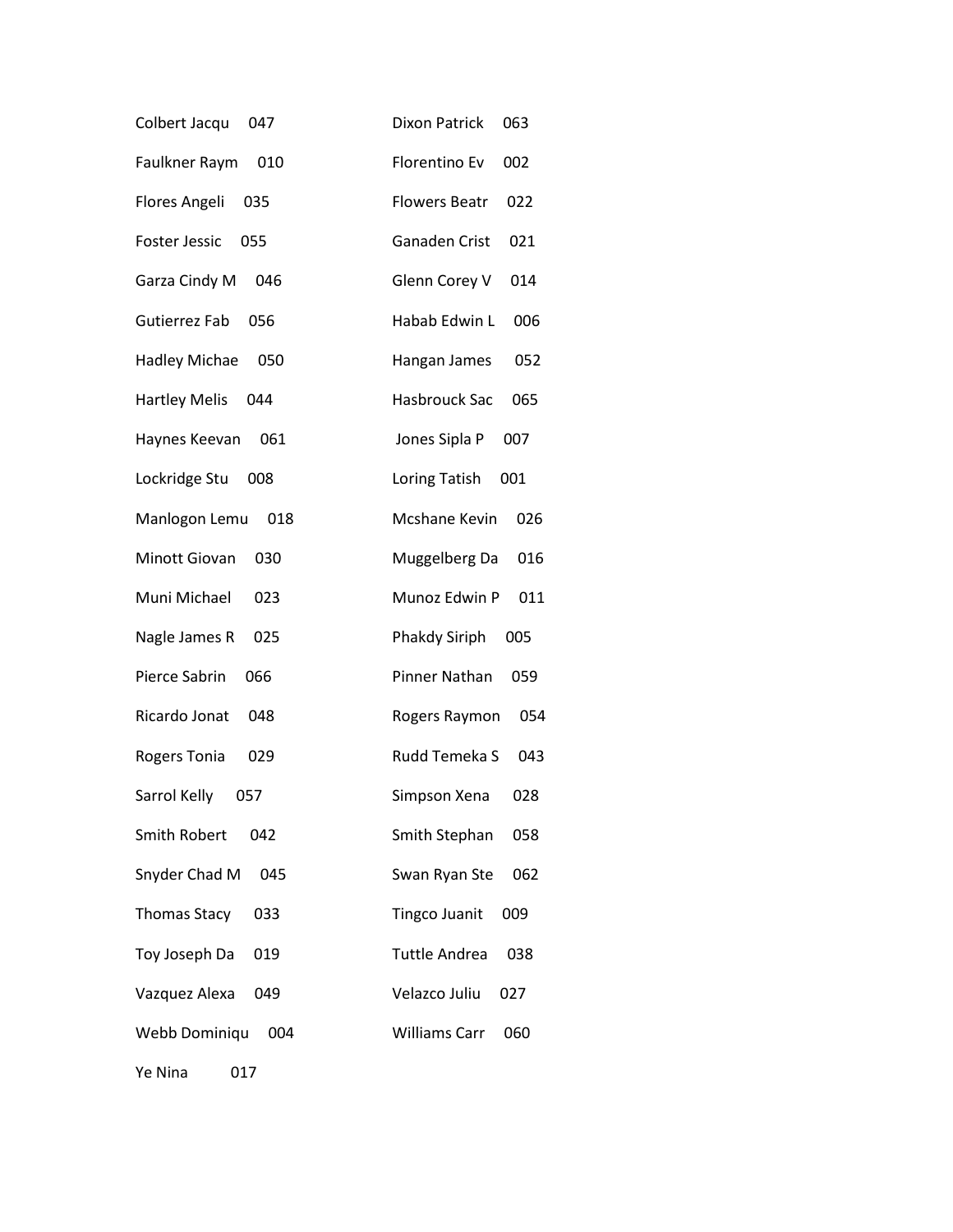| CTICS - Senior Chief Cryptologic Technician Interpretive |  |  |  |  |
|----------------------------------------------------------|--|--|--|--|
|----------------------------------------------------------|--|--|--|--|

|                           | (Middle East and North Africa)                                 |                             |
|---------------------------|----------------------------------------------------------------|-----------------------------|
| Freshour Rita             | 004                                                            | Jay Keith Car 001           |
| Martin Rodney             | - 003                                                          | Murodov Artem<br>005        |
| Smith Kristi              | 002                                                            |                             |
|                           | CTICS - Senior Chief Cryptologic Technician Interpretive       |                             |
| (East and Far East Asia)  |                                                                |                             |
| Allen Johnmar             | 002                                                            | Jones Nathan<br>001         |
| <b>White Bailey</b>       | - 003                                                          |                             |
|                           | CTICS - Senior Chief Cryptologic Technician Interpretive       |                             |
| (Latin and South America) |                                                                |                             |
| Soto Virginia             | 001                                                            |                             |
|                           | CTICS - Senior Chief Cryptologic Technician Interpretive       |                             |
| (Eastern Europe)          |                                                                |                             |
| Mills Jason M             | 001                                                            |                             |
|                           | <b>CTMCS - Senior Chief Cryptologic Technician Maintenance</b> |                             |
| Henry James D             | 003                                                            | <b>Herschel Darr</b><br>004 |
| Hibberts John             | 001                                                            | Klostermeier<br>006         |
| Labbe Derek A             | 005                                                            | Ledonne Vince<br>007        |
| Squires Eliza             | 002                                                            | Vest David Ma<br>008        |
|                           | <b>CTNCS - Senior Chief Cryptologic Technician Networks</b>    |                             |
| <b>Emick Travis</b>       | 001                                                            | Gaukel Jessic<br>005        |
| <b>Gonzales Anth</b>      | 007                                                            | Hammerling An<br>003        |
| Hernandez Jua             | 004                                                            | <b>Martinez Mich</b><br>002 |
| <b>Thrush Anthon</b>      | 006                                                            | Topp Steven A<br>008        |
|                           |                                                                |                             |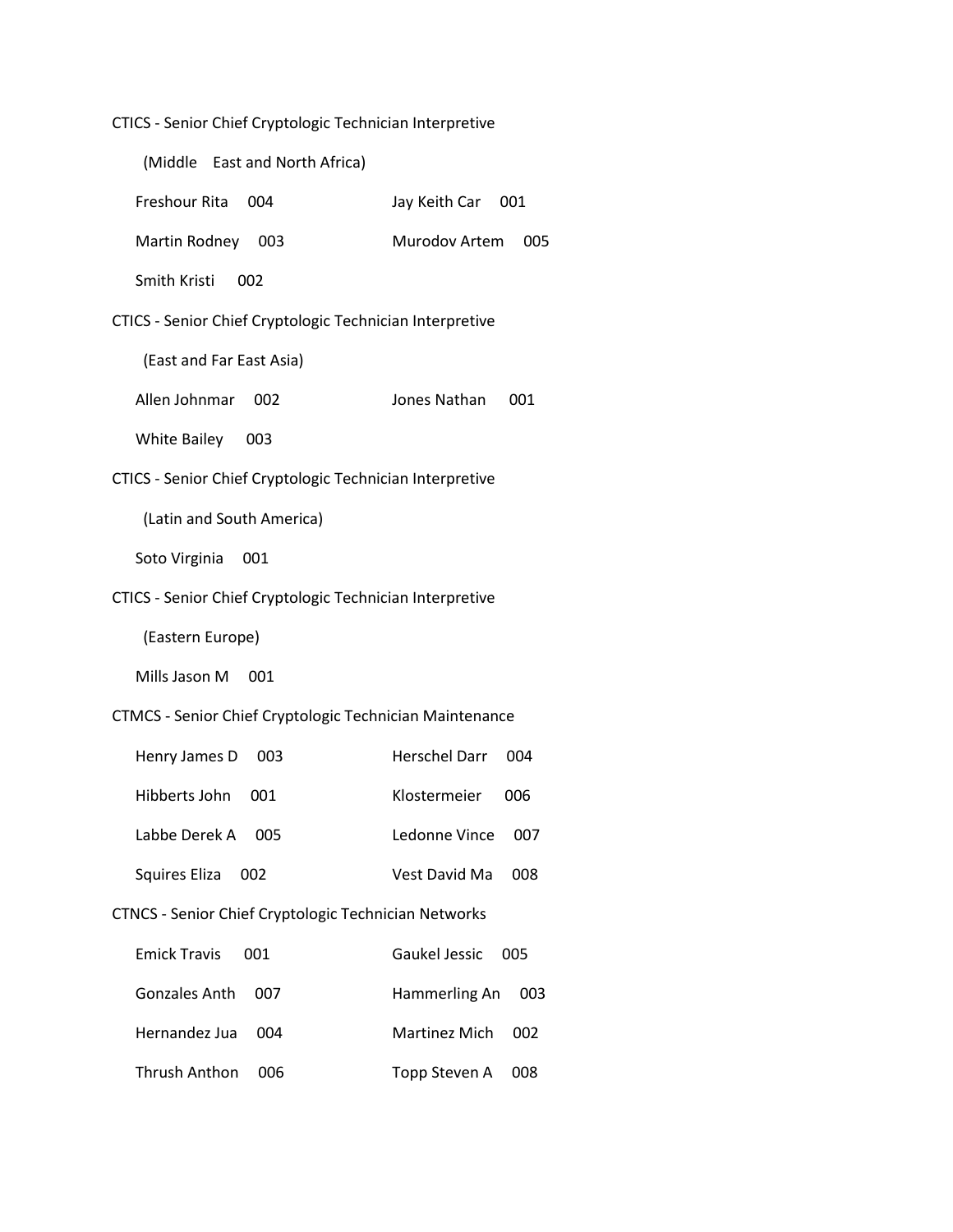CTRCS - Senior Chief Cryptologic Technician Collection

| Acevez Patric        | Arnal James M        |
|----------------------|----------------------|
| 005                  | 018                  |
| Arroba Benny         | Aschenbrenner        |
| 004                  | 003                  |
| Avila Fabian         | <b>Bellows Josep</b> |
| 007                  | 002                  |
| Bene David De        | <b>Bostic Michae</b> |
| 006                  | 011                  |
| Chaidez Hecto        | Cowell Sherit        |
| 019                  | 015                  |
| Gaddis Matthe        | Kruppenbacher        |
| 020                  | 021                  |
| Mclaughlin Sc 013    | Miller Bryan<br>001  |
| Quackenbush A        | Roberts Willi        |
|                      | 016                  |
| Sanders Virgi        | <b>Stone Matthew</b> |
| 012                  | 017                  |
| <b>Travis Wesley</b> | Turner Jacob         |
| 014                  | 008                  |
| Udycz Brian J<br>009 |                      |

# CTTCS - Senior Chief Cryptologic Technician Technical

| Bierschbach M        | 007 | Green Michael        | 001 |
|----------------------|-----|----------------------|-----|
| <b>Hill Demetris</b> | 002 | Johnson Kevin        | 013 |
| Knowles Aaron        | 010 | Lear Christia        | 008 |
| Lesoken Joshu        | 011 | Macfarland Ad        | 006 |
| Mckay Derek L        | 015 | Mederovalenti        | 009 |
| Morin Ramon          | 014 | <b>Price Brittan</b> | 004 |
| Tapley Earl W        | 003 | Tropp Justin         | 012 |

Wilson Jacob 005

### CUCS - Senior Chief Constructionman

| Audie Brandon 013 | Binon Adam Ch 014 |  |
|-------------------|-------------------|--|
| Chasse Cobey 006  | Corona Adalbe 016 |  |
| Dickey Mark J 009 | Fletcher Jaso 011 |  |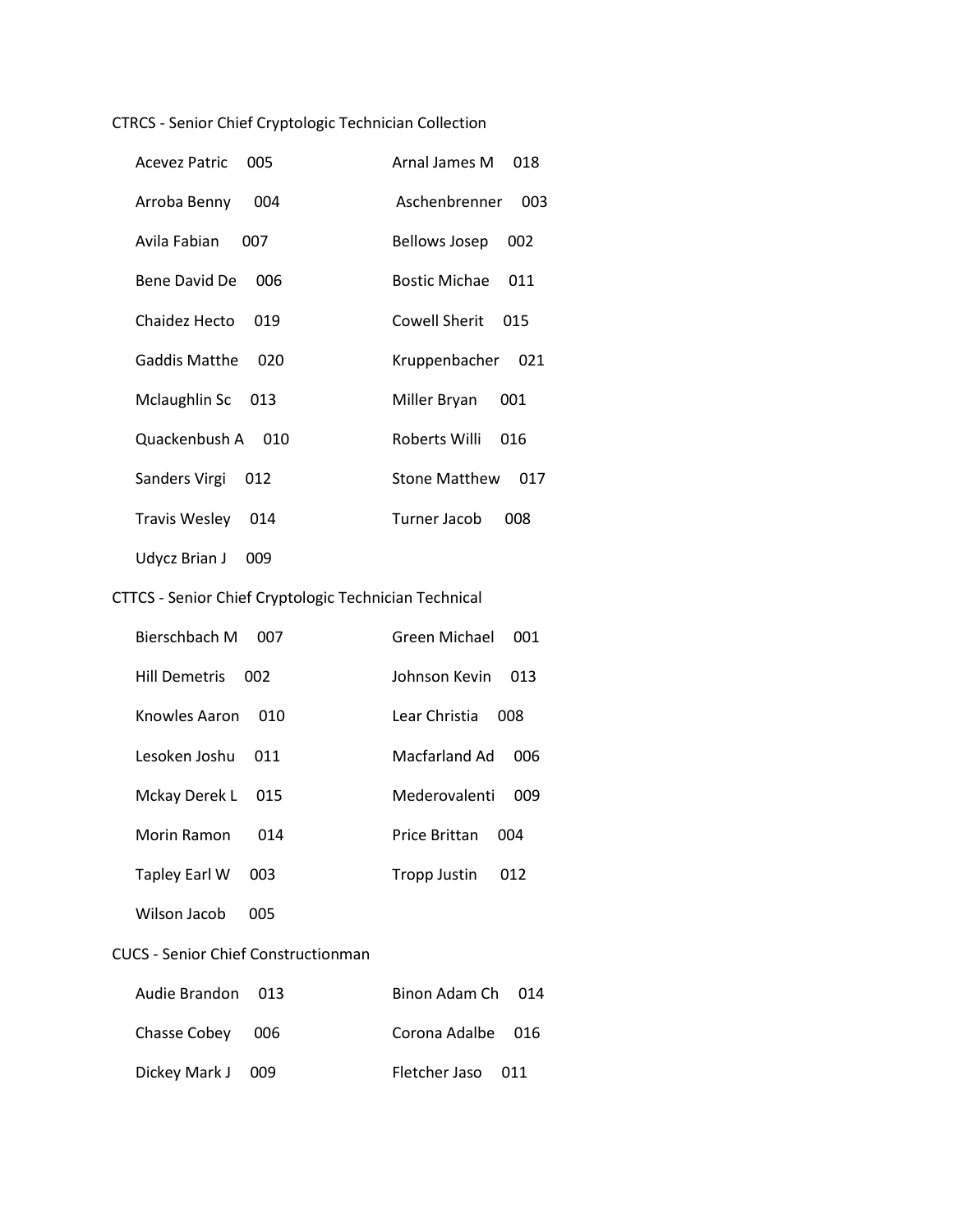| Johnson Antho | 004 | Johnson Roder | <b>005</b> |
|---------------|-----|---------------|------------|
| Kolenda Joshu | 003 | Locke Christo | 007        |
| Mercado Blair | 002 | Nugent Jared  | 015        |
| Olayo David   | 017 | Rogers Donnel | 012        |
| Taylor John E | 001 | Thibodeaux An | 008        |
| Ziegler Noah  |     |               |            |

### DCCS - Senior Chief Damage Controlman

| Abrao Anthony<br>010 | Bottorff Kenn<br>011 |
|----------------------|----------------------|
| Duran Rodney<br>014  | Ferrer Patric<br>008 |
| Fowler Willie<br>012 | Harvey Johnny<br>001 |
| Hughner Mark<br>015  | Kazmierski Jo<br>004 |
| Keely Jason P<br>005 | Koltak Brando<br>በ13 |
| Kurtz David M<br>002 | Madison Lawre<br>009 |
| Mills Isaiah<br>007  | Portillo Juan<br>003 |
| Warren Grant<br>006  |                      |

# EMNCS - Senior Chief Electricians Mate, Nuclear Power (Submarine)

| Fisher Christ              | Griffith Theo |
|----------------------------|---------------|
| 015                        | 012           |
| Haschke Brand              | Heinzeroth Cr |
| 009                        | 004           |
| Hutchinson Ja              | Mahan Mitch F |
| 011                        | 010           |
| Morris Michae              | Percich Brett |
| 003                        | 014           |
| Radzyminski T              | Robinson Jame |
| 006                        | 001           |
| Shirley Heath              | Smallwood Jer |
| 002                        | 005           |
| <b>Steward Mark</b>        | Toole Nathani |
| 008                        | 013           |
| Will Carl Lee<br>$($ $)()$ |               |

EMNCS - Senior Chief Electricians Mate, Nuclear Power (Surface)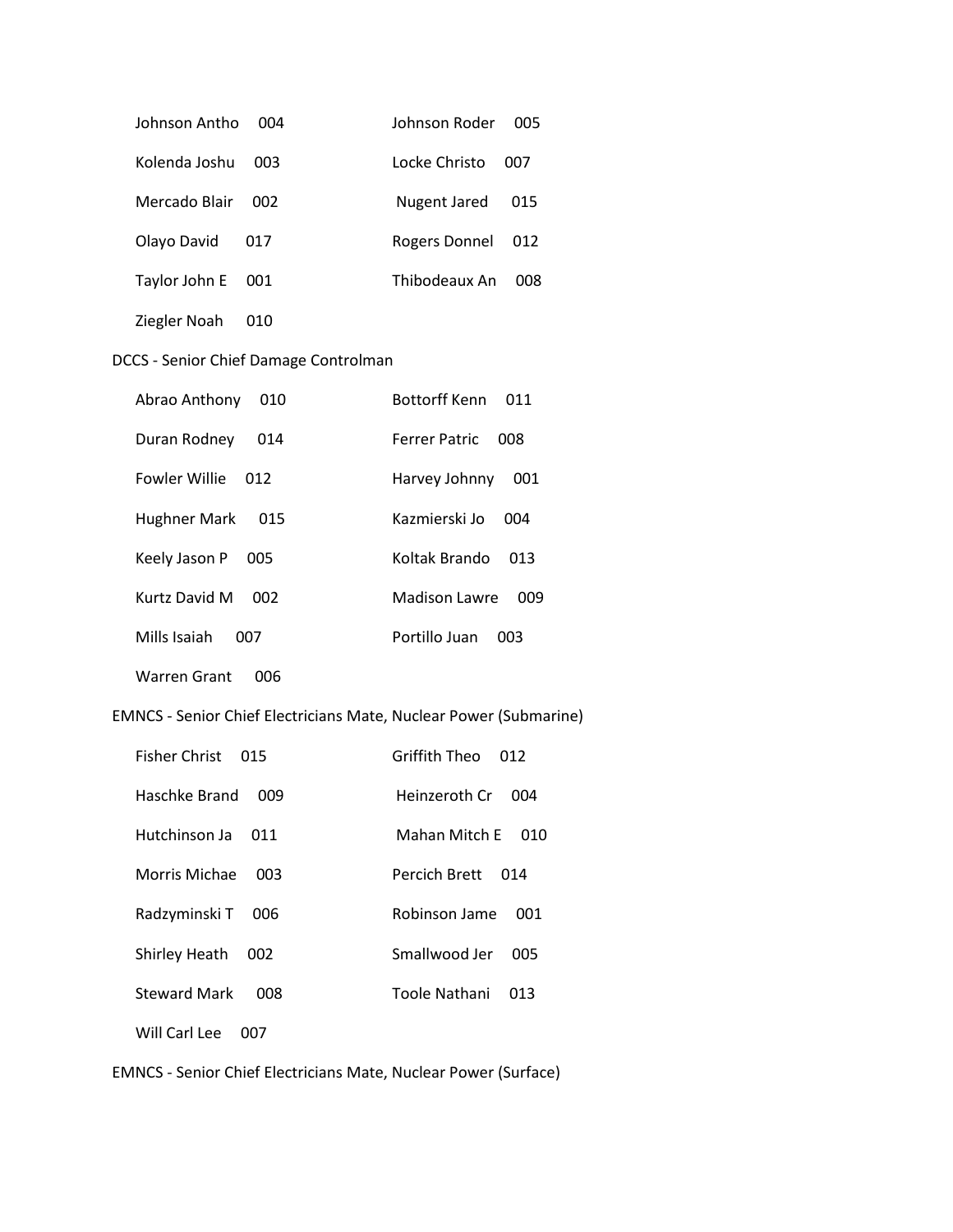| Abrams Benjam<br>009        | Alomar Victor | nng |
|-----------------------------|---------------|-----|
| <b>Farrar S Hunt</b><br>010 | Garabis Jose  | 008 |
| Golembewski A<br>007        | Hermann Jessi | 012 |
| Herrera Jaime<br>013        | Jones Daniel  | 001 |
| Larison Tony<br>011         | Pulido Juan C | 005 |
| Rohm Billy Du<br>003        | Sapp James Ry | 004 |

Westfall Stev 002

ENCS - Senior Chief Engineman

| Affram Samuel        | 026 | <b>Bramlett Chri</b><br>002 |  |
|----------------------|-----|-----------------------------|--|
| <b>Buckner Jerom</b> | 004 | Carter Mazi A<br>023        |  |
| <b>Charles Shawn</b> | 024 | <b>Chauncey Cobe</b><br>017 |  |
| Dejesusbaez W        | 022 | Duguid Nigel<br>006         |  |
| <b>Escobar Noel</b>  | 001 | Gabbidon Darr<br>005        |  |
| Garrett Dania        | 015 | Hall Terry Do<br>032        |  |
| <b>Hammond Buck</b>  | 010 | <b>Harris Clint</b><br>020  |  |
| Hart William         | 035 | Hayes Robert<br>021         |  |
| Hernandez Eze        | 019 | <b>Holmes Donald</b><br>007 |  |
| Jones Daniel         | 012 | Keagle Willia<br>028        |  |
| King Shelby R        | 031 | Marin Rudy<br>009           |  |
| Morrow Nathan        | 030 | Northup Corey<br>033        |  |
| Pepin Kevin M        | 003 | Rainey John C<br>014        |  |
| <b>Richars Chris</b> | 011 | Rodriguez Fra<br>027        |  |
| Roman Eleuter        | 018 | Schiffman Dan<br>008        |  |
| Snead Nichola        | 034 | <b>Spore Matthew</b><br>025 |  |
| Varela Emilio        | 029 | Walker Linda<br>016         |  |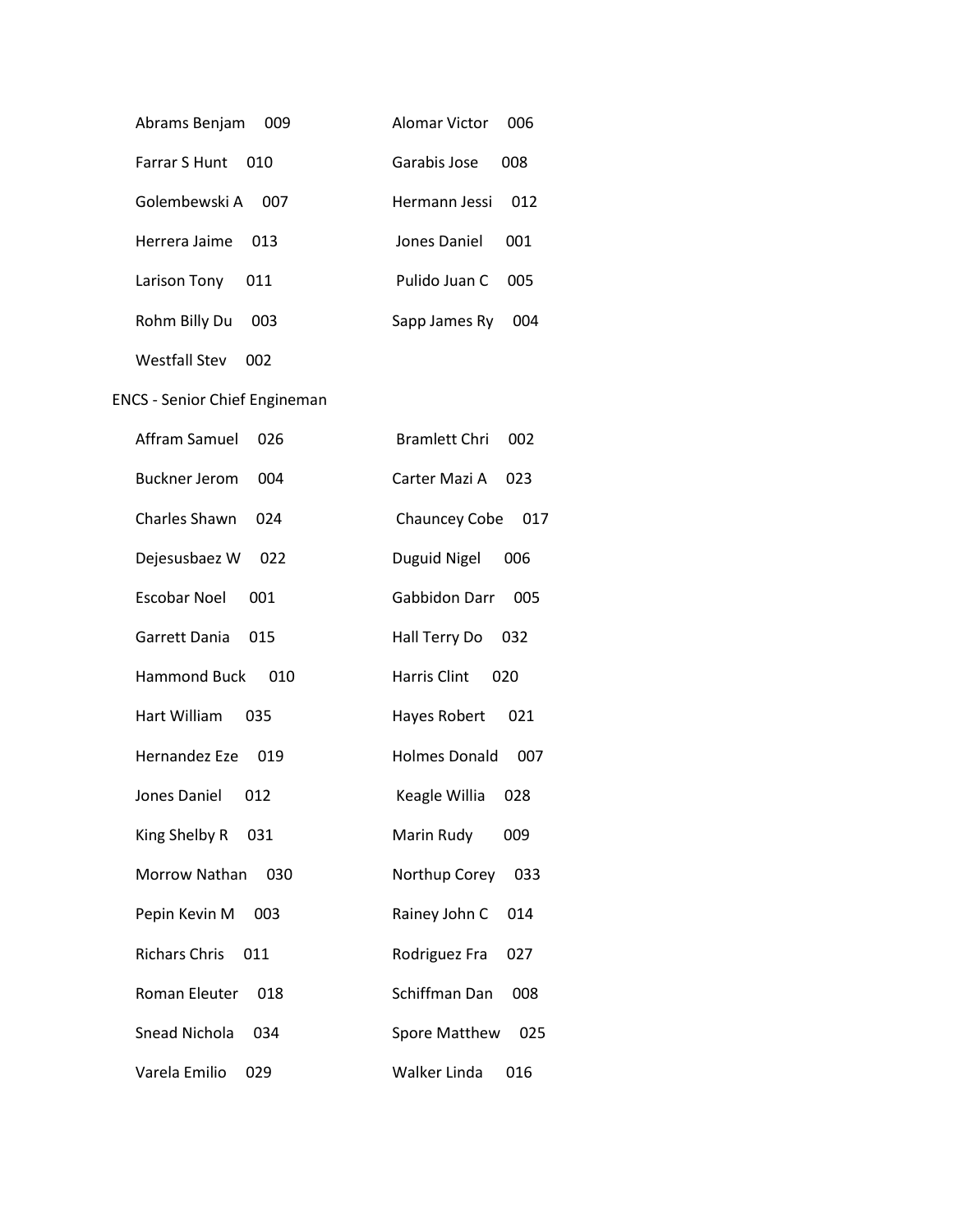Wittkamper An 013

### EOCS - Senior Chief Equipment Operator

| Brady Aaron C 005 |     | Cheeseboro Te | 004  |
|-------------------|-----|---------------|------|
| Dorsey Braylo     | 011 | Hamlin Michae | 01() |
| Igoe James An     | 007 | Lykins Mark D | 001  |
| Morgan Matthe     | 003 | Perez Mario V | 009  |
| Queenlacombe      | 002 | Starnes Johna | 006  |
| Vitug Jonatha     | 008 |               |      |

### EODCS - Senior Chief Explosive Ordnance Disposal Technician

| Arrowsmith Ro<br>007        | Asbury Willia<br>028        |
|-----------------------------|-----------------------------|
| <b>Blankenship R</b><br>023 | Bright Jerry<br>005         |
| Cooper James<br>021         | Destefano Jos<br>026        |
| Dlugolecki Gr<br>012        | <b>Frank James T</b><br>004 |
| Frazier Clift<br>010        | Greenwood Mic<br>002        |
| Halecker Fric<br>014        | Hatfield Dani<br>009        |
| Hayden Brian<br>024         | Hensen Thomas<br>019        |
| Lewis Justin<br>022         | Radcliff Zach<br>025        |
| Ramirez Rober 011           | 008<br>Ritter Aaron         |
| Scalf Ryan Ja<br>027        | Tabacco Nicho<br>013        |
| Trapp Jacob D<br>016        | Waller Ryan M<br>018        |
| Wandell Rober<br>015        | Watt Fdward C<br>017        |
| Williams Jere<br>020        |                             |

### ETCS - Senior Chief Electronic Technician

| Anderson Brad 015 |  | Edwards Andre 026 |  |
|-------------------|--|-------------------|--|
|-------------------|--|-------------------|--|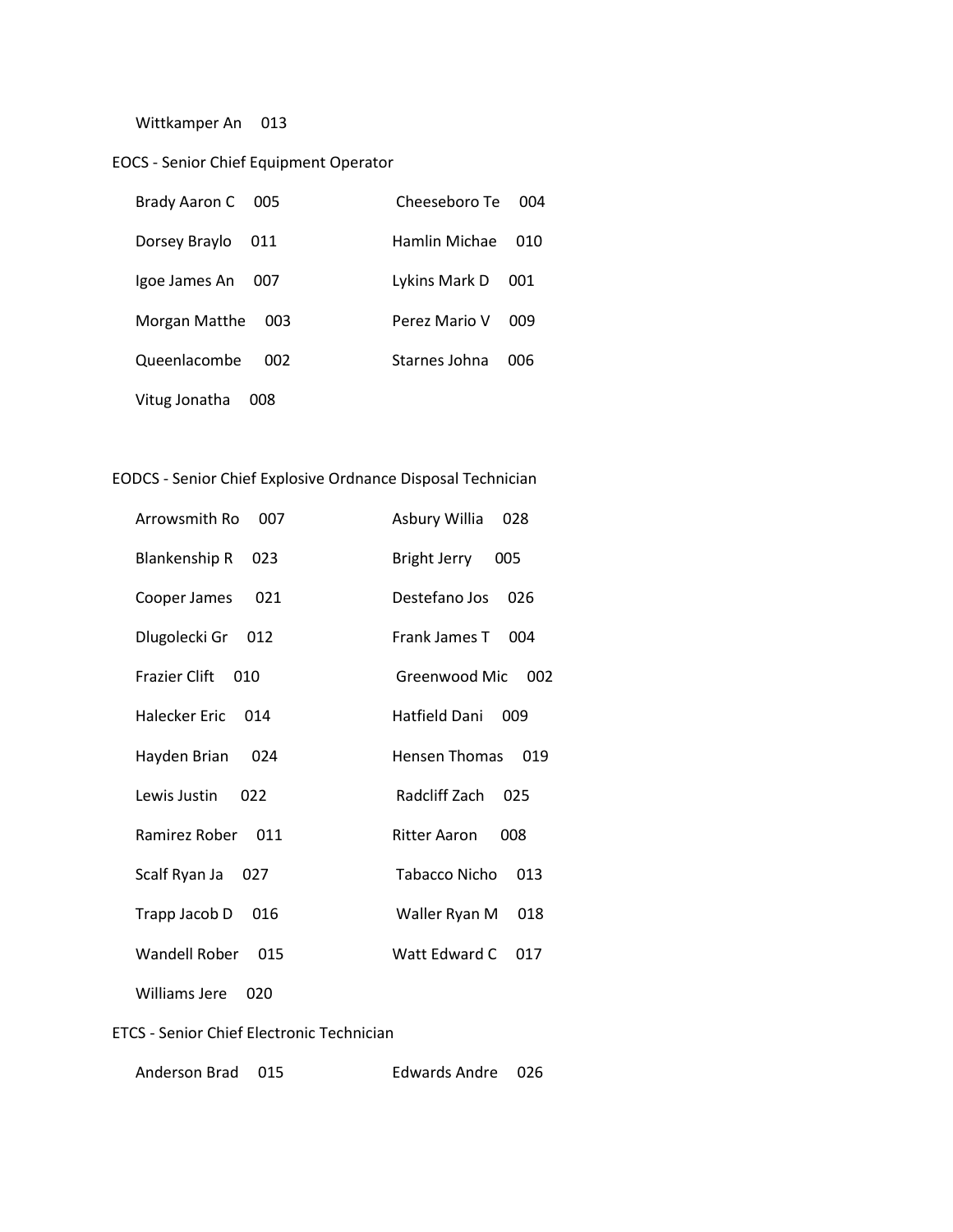| <b>Edwards James</b><br>027 | <b>Ervin Harold</b><br>021  |
|-----------------------------|-----------------------------|
| Feldmeyer Rob<br>006        | <b>Fiato Alexand</b><br>010 |
| <b>Gulbranson Sc</b><br>031 | House Brandon<br>014        |
| <b>Huffer Russel</b><br>029 | Jones James B<br>017        |
| Kelley Brian<br>020         | Larson Michae<br>009        |
| Marlatt Justi<br>034        | <b>Martin Brent</b><br>004  |
| <b>Mcarthur Davi</b><br>012 | Murillo Zacha<br>033        |
| Niedbalski Aa<br>001        | Normandin Jon<br>005        |
| <b>Obriant Wesle</b><br>002 | Paul Denise M<br>032        |
| Pitts Cortney<br>023        | Porter Tyson<br>016         |
| Rambaran Ravi<br>025        | <b>Reed Matthew</b><br>008  |
| <b>Richley Micha</b><br>024 | <b>Schmakel Anth</b><br>022 |
| <b>Scruggs Sheri</b><br>013 | Siracki Jeffe<br>003        |
| <b>Terry Darrick</b><br>018 | <b>Thomas Kennet</b><br>019 |
| Thompson Shea<br>030        | Varnadoe Clif<br>007        |
| Webb James Co<br>028        | Zellander Adr<br>011        |

# ETNCS - Senior Chief Electronics Technician, Nuclear Power

(Submarine)

| Bean Joshua J<br>003 | Cochran Kenne<br>010    |
|----------------------|-------------------------|
| Coleman Timot<br>015 | Hixson Donova<br>007    |
| Huntley Justi<br>001 | Kinman Alan J<br>006    |
| Kornmann Josh<br>016 | Marsland Thom<br>008    |
| Mcinvale Bria<br>009 | Mcvicker Rona<br>013    |
| Milner Lyle Q<br>005 | Moran John Fr<br>O11    |
| Rush Steven B<br>012 | Smith Colin A<br>(1014) |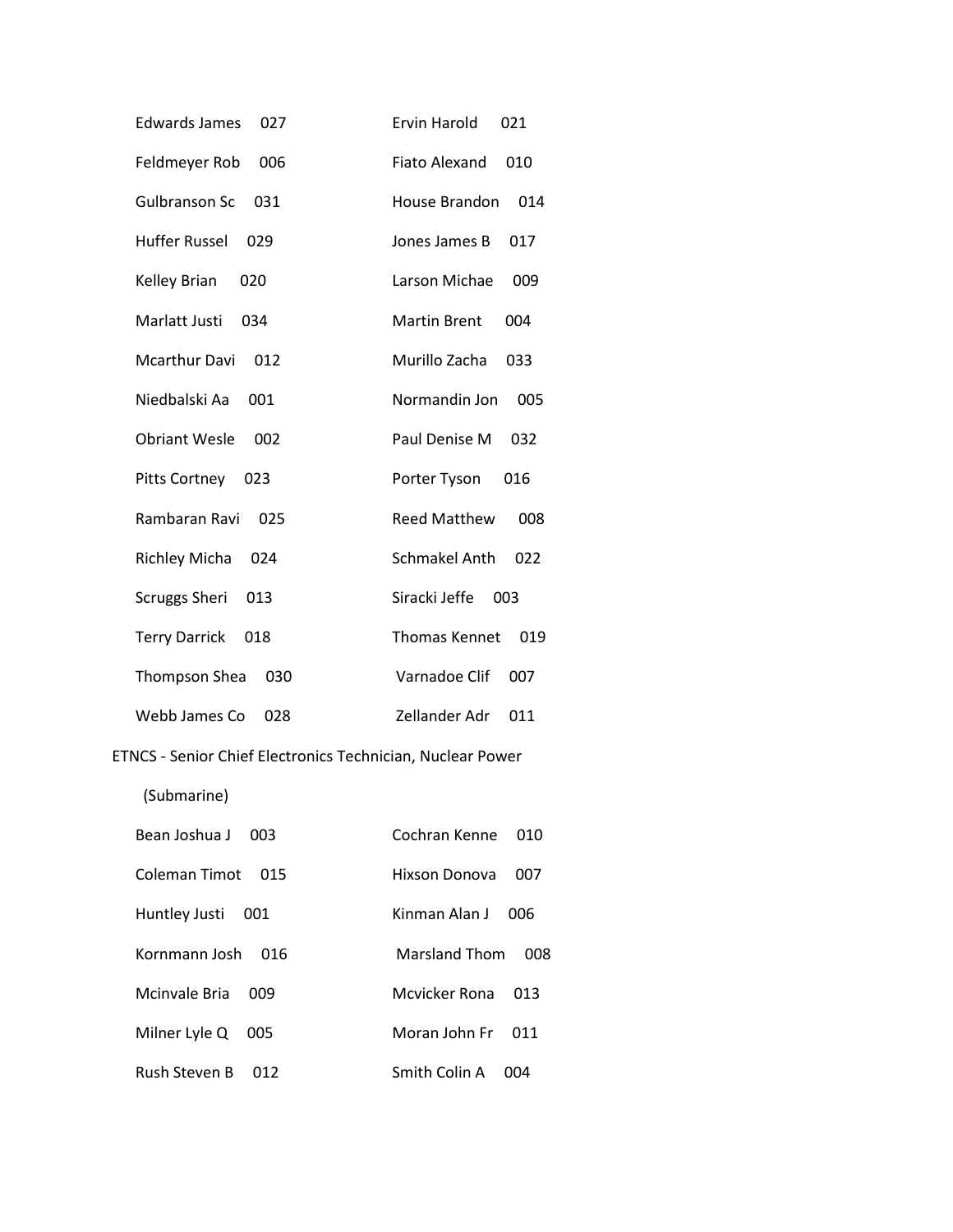| Tyson Terranc | 002 |
|---------------|-----|
|               |     |

Wright David 014

ETNCS - Senior Chief Electronics Technician, Nuclear Power (Surface)

| Geiger Matthe 005 |       | Kahle Robert 001  |     |
|-------------------|-------|-------------------|-----|
| Kinning Josh      | - 008 | Marquis Joe W 007 |     |
| Metz Jon Rae      | 002   | Weissman Jose 003 |     |
| WhiteowLleff 004  |       | Zimmerman Jos     | 006 |

ETRCS - Senior Chief Electronics Technician, Submarine,

Communications

| Alexander Chr | 001 | Antrim Robert        | ററ6 |
|---------------|-----|----------------------|-----|
| Barrett Josep | 004 | Coleman Bradl        | 003 |
| Duncan Timoth | 012 | <b>Echols Derric</b> | 005 |
| Knasiak Chris | 008 | Lindsay Kurt         | 013 |
| Lundy Joshua  | 002 | Newcomb Georg        | 010 |
| Phelps Charle | 009 | Ryan Wayne Mi        | 016 |
| Sine Douglas  | 011 | Smith Jonatha        | 014 |
| Tapley Casey  | 015 | Weaver Jackie        | 007 |

### ETVCS - Senior Chief Electronics Technician, Submarine, Navigation

| Adams Jacob L       | nng | Brogren Keith        | 003 |
|---------------------|-----|----------------------|-----|
| <b>Fakes Thomas</b> | 005 | <b>Fastman Chris</b> | 009 |
| Fowler Brando       | 010 | Hunter leffre        | 013 |
| Jackson David       | 011 | Martin Jan Jo        | 004 |
| Nesset Wade A       | 007 | Racey Colman         | 001 |
| Rice Todd Col       | 002 | Rowley Jeffre        | 008 |
|                     |     |                      |     |

Walton Kennet 014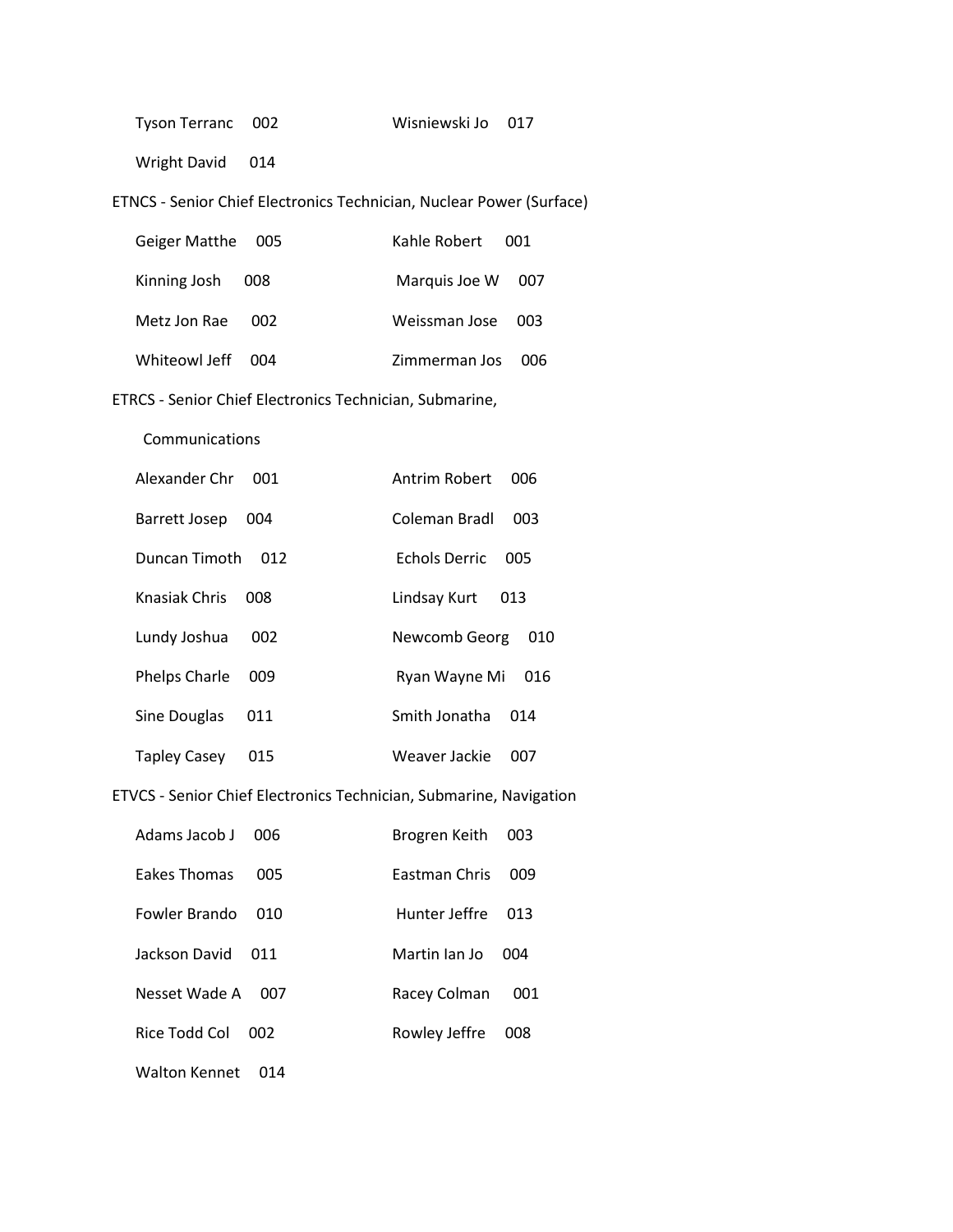# FCCS - Senior Chief Fire Controlman Non-Aegis

| Alexander Tit<br>002        | Ashley John A<br>010        |
|-----------------------------|-----------------------------|
| Barker Sean M<br>029        | <b>Bennett Denni</b><br>033 |
| <b>Blanco Christ</b><br>038 | <b>Bosworth Greg</b><br>035 |
| Castrogonzale<br>011        | Dowdy Bryan J<br>031        |
| <b>Elliott Gary</b><br>005  | Ezernack Dona<br>022        |
| Fain Ira Stef<br>027        | Gierhahn Stev<br>024        |
| <b>Glass Marlon</b><br>025  | Goodrich Jess<br>028        |
| Hare John Ema<br>015        | Harris Jamie<br>023         |
| Jefferson Eri<br>004        | <b>Johnson Ernes</b><br>008 |
| Johnson Steph<br>014        | Kreie Douglas<br>032        |
| Macdougall Ch<br>007        | Mcabee Kevin<br>006         |
| <b>Messing Remin</b><br>037 | Metz Erik Wil<br>019        |
| Metzger Patri<br>039        | Minter Richar<br>036        |
| Morgan Kurtis<br>013        | <b>Olivier Graig</b><br>016 |
| Pearson Ivan<br>026         | Quinata Chris<br>017        |
| Reynolds Mark<br>001        | Rhodes Jason<br>030         |
| Rodgers Antho<br>021        | Saul Brandon<br>034         |
| Schrotberger<br>009         | <b>Silvers Brian</b><br>003 |
| <b>Stein Natalie</b><br>018 | Strupczewski<br>012         |
| Vu Eric Xuan<br>020         |                             |

# FCCS - Senior Chief Fire Controlman Aegis

| Andrus Jam Jr 016 | Baker Elizabe 026 |     |
|-------------------|-------------------|-----|
| Benitezayala 017  | Brioli Mario      | 006 |
| Burke Aidan C 018 | Delapaz Ga Jr 008 |     |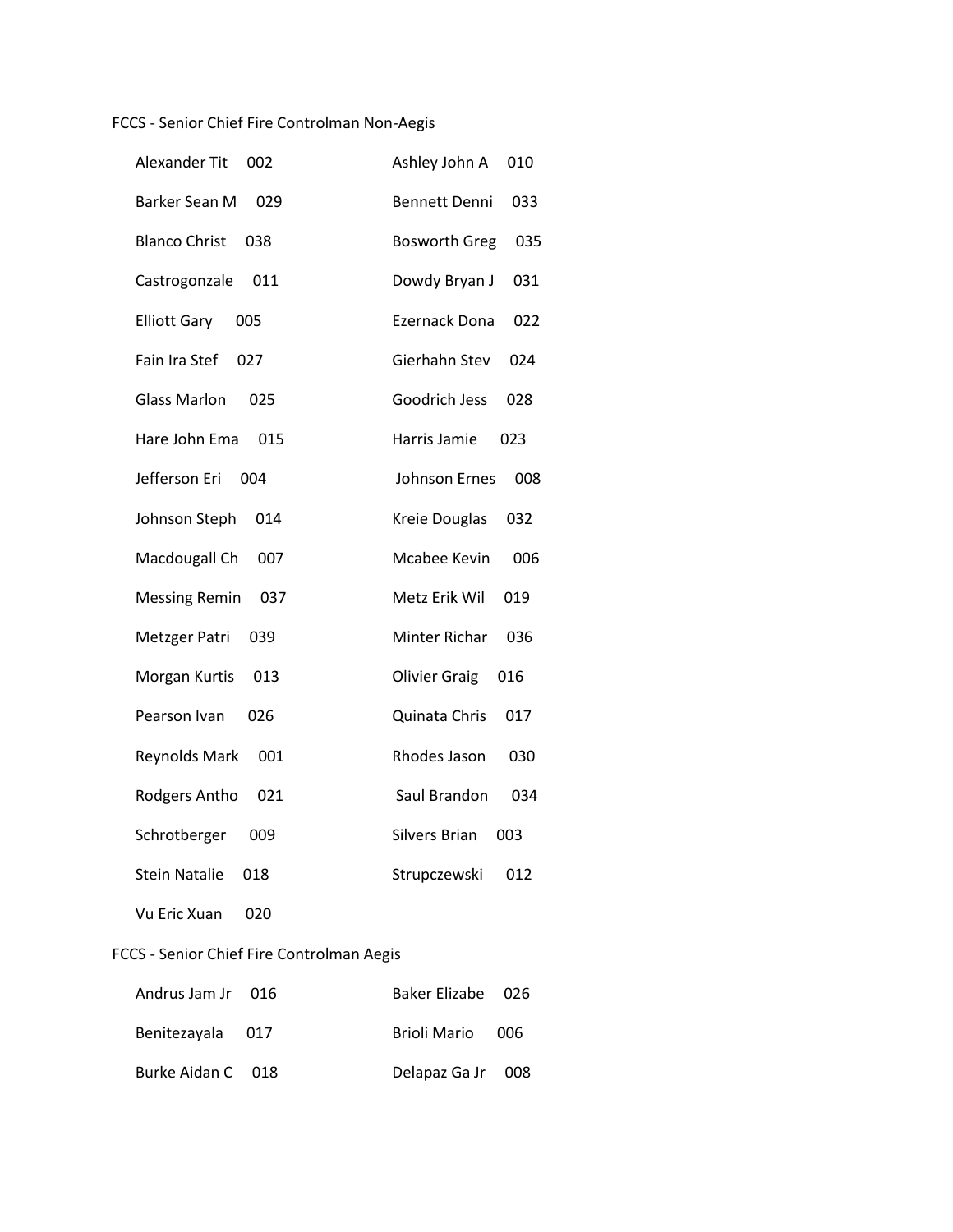| <b>Falcis Edwin</b><br>023 | Hamin Justin         | 014 |
|----------------------------|----------------------|-----|
| Hofmann Jared 013          | Johnson Rober        | 003 |
| King Christop<br>011       | Ladera Christ        | 001 |
| Lauver Jason<br>021        | Lawson Bil Jr        | 009 |
| Loef George V<br>015       | Marino Dan Jr        | 010 |
| Pena Oscar Mi<br>024       | Perezgarcia J        | 022 |
| Polt Robert W<br>012       | <b>Pratt Derek P</b> | 019 |
| Rodgers Shawn<br>007       | Roper Rona Jr        | 020 |
| Rudnitzki Tim<br>004       | <b>Shaffer Matth</b> | 002 |
| Vandevender R<br>025       |                      |     |

### FTCS - Senior Chief Fire Control Technician

| Allen Craig L<br>008        | Brown Scott M<br>003 |
|-----------------------------|----------------------|
| Helms Christo<br>010        | Herschberger<br>002  |
| <b>Reed Christop</b><br>005 | Sommers Brand<br>006 |
| Styger Steven<br>007        | Taylor Johnat<br>004 |
| Thompson Just<br>009        | Welge Bradley<br>001 |
| Young Mikael<br>011         |                      |

### GMCS - Senior Chief Gunners Mate

| Anthony Peter<br>021 | Carlisle Matt<br>nn7 |
|----------------------|----------------------|
| Christensen T<br>019 | Cuny John Chr<br>015 |
| Dejesus Quian<br>014 | Faston John H<br>008 |
| Federico Nich<br>013 | Gordon Joshua<br>002 |
| Matthews Kenn<br>017 | 018<br>Mingo Norman  |
| Miville Shane<br>006 | Perez Christo<br>011 |
| Ross Robert J<br>010 | Sanchez Adam<br>005  |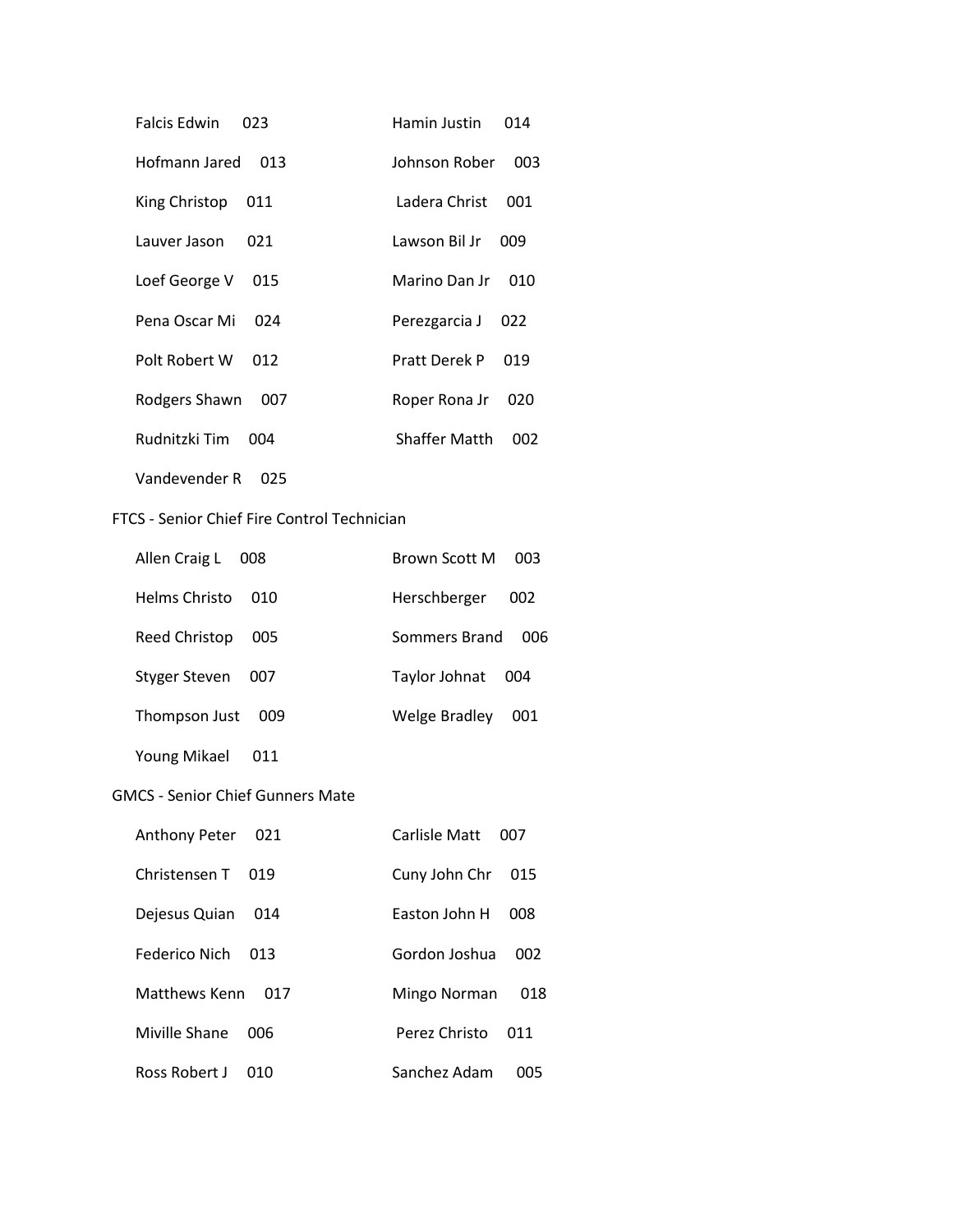| Stastny Edwar 009 |     | Stemper Nicho 016 |  |
|-------------------|-----|-------------------|--|
| Urias Damian 020  |     | Wagner Matthe 012 |  |
| Ware Roger Le 003 |     | Wentworth Eri 004 |  |
| Winn Jason Ko     | 001 |                   |  |

# GSCS - Senior Chief Gas Turbine System Technician

| Barboza Jerem<br>033        | <b>Bartone James</b><br>012 |
|-----------------------------|-----------------------------|
| <b>Bautista Fara</b><br>027 | <b>Behan David J</b><br>013 |
| <b>Bowen Justin</b><br>042  | Burleson Kyle<br>011        |
| <b>Butler Anthon</b><br>026 | Califf Willia<br>024        |
| Cesar Gueldo<br>022         | Cevidanes Jas<br>044        |
| Cole Derone J<br>045        | <b>Curato Duane</b><br>054  |
| Davis Zachary<br>020        | Dominguez Jua<br>030        |
| Douglas Ryan<br>032         | Eads Michael<br>002         |
| Ely Christoph<br>006        | Fernandezrodr<br>015        |
| Garcia Wilkin<br>008        | Gonzalez Nath<br>036        |
| Helm Sean Fos<br>051        | <b>Hill Michael</b><br>034  |
| Kendrick Jeff<br>017        | Lapid Lito Am<br>037        |
| Lynn Daniel L<br>014        | <b>Magner Wesley</b><br>018 |
| Matic James M<br>005        | <b>Mckaig Freder</b><br>029 |
| Monjaraz Juan<br>038        | Montecillo Ja<br>040        |
| Ntiamoah Alex<br>007        | <b>Ortiz Alexis</b><br>050  |
| Palsis Gauden<br>016        | Pan Gabriel A<br>023        |
| Peebles Rache<br>004        | <b>Potter Dennis</b><br>010 |
| Quitiquit Mar<br>046        | <b>Rackler Timot</b><br>049 |
| Rambeau Teren<br>019        | 052<br>Rene Pierre R        |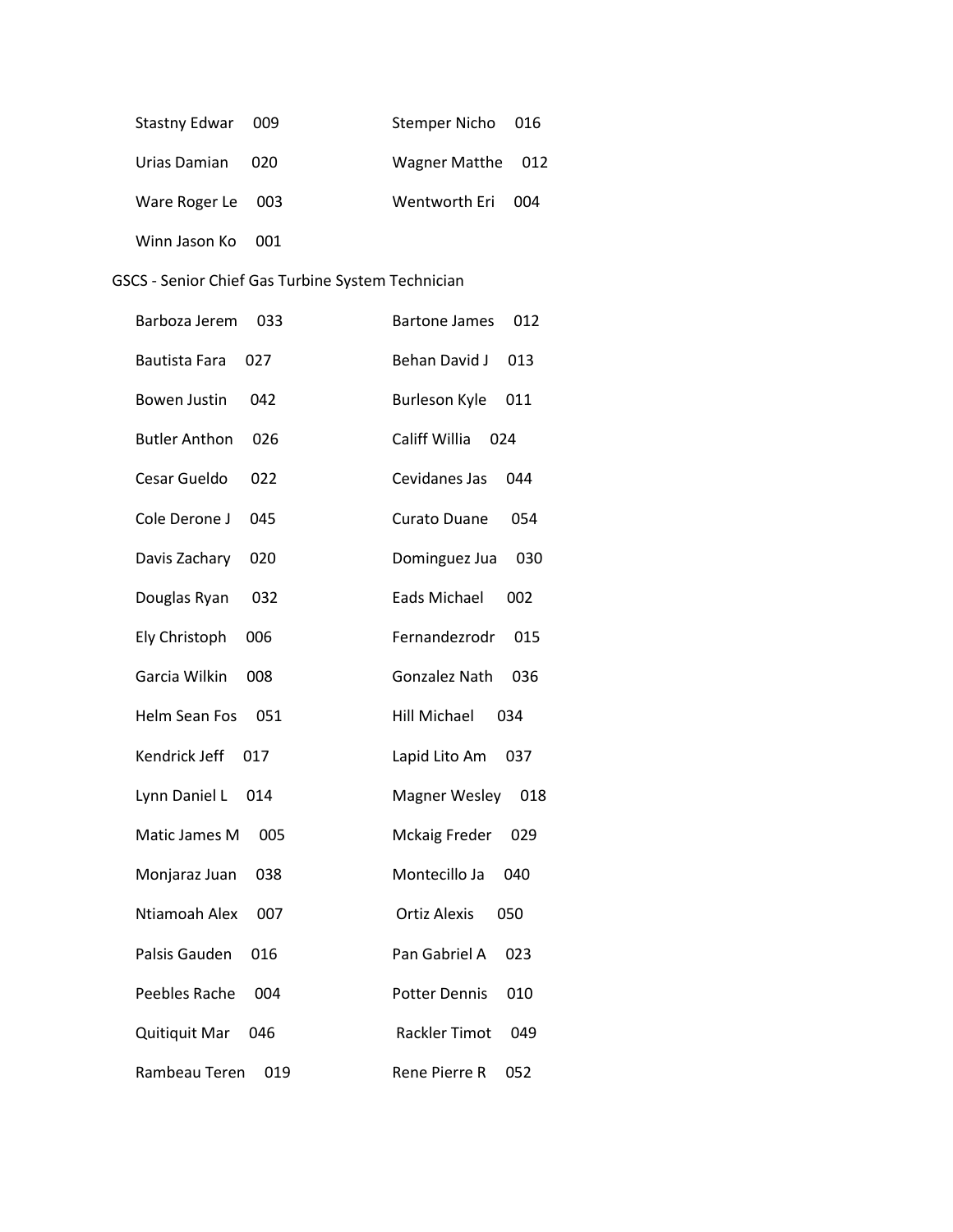| Sanchez Jose<br>047         | Simmons Steph<br>041        |  |
|-----------------------------|-----------------------------|--|
| Sistoso Geral<br>021        | Smith Michael<br>048        |  |
| <b>Stenger Chris</b><br>003 | Swaby Dain H<br>028         |  |
| Vasquezhercul<br>031        | <b>Walston Warre</b><br>035 |  |
| Warner Syvret<br>001        | Weinman Jayso<br>043        |  |
| Wells Derick<br>025         | Williams Dway<br>009        |  |
| Wong James Mi<br>053        | Zapata Franci<br>039        |  |

# HMCS - Senior Chief Hospital Corpsman

| Alonso Jose L<br>101        | <b>Alvarez Mark</b><br>028  |
|-----------------------------|-----------------------------|
| Antonio Johne<br>079        | Bagamaspad Gl<br>026        |
| <b>Baldwin Leah</b><br>089  | <b>Bazile Randol</b><br>038 |
| <b>Begnaud Lanna</b><br>083 | Bejo Petrit<br>050          |
| <b>Bickham Andre</b><br>049 | Boujie Lee Ed<br>045        |
| Bowman Jennif<br>063        | <b>Bustamante Sh</b><br>020 |
| Cabral Dexter<br>012        | Callahan Tony<br>057        |
| Carrillo Bran<br>052        | Casasflores E<br>081        |
| 098<br>Castro Aaron         | <b>Chand Rajnesh</b><br>009 |
| Chubb Andrew<br>006         | Comdeco Lawre<br>025        |
| Cook Jeffrey<br>008         | Crittenden Du<br>092        |
| Davis Bill Le<br>055        | Davis Byron L<br>013        |
| Dawson Matthe<br>094        | Deak Anthony<br>086         |
| Delacruz Jose<br>099        | Denoyer Micha<br>097        |
| Deza Benedwar<br>096        | Donohoe Steve<br>023        |
| Drew Maria E<br>085         | Dubois Alma C<br>048        |
| 065<br>Duncan Paul A        | Egan Brian Ed<br>053        |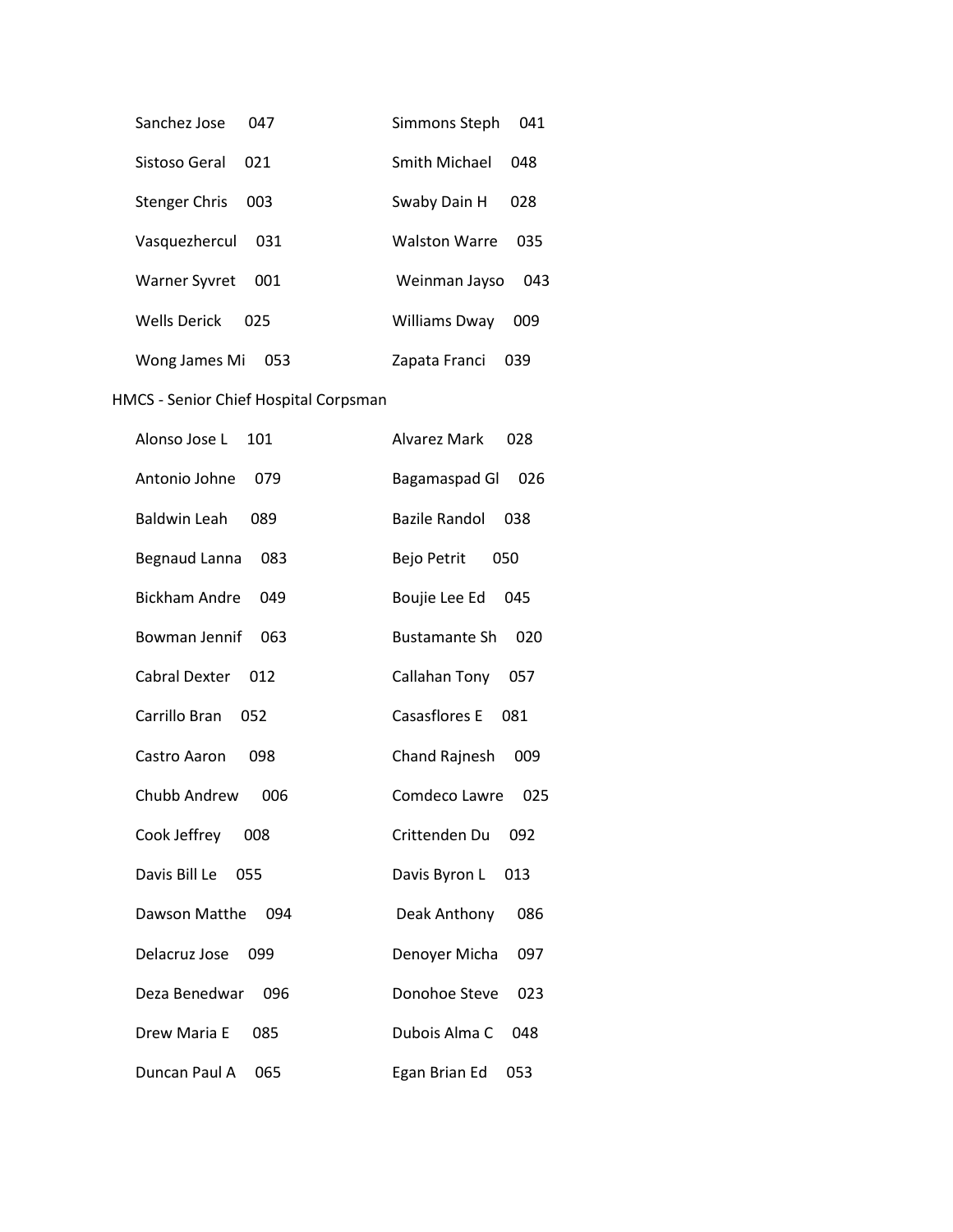| Eichin Chad M<br>080 | Eisenhardt He<br>102        |
|----------------------|-----------------------------|
| Florescanizal<br>003 | <b>Gaines Cedric</b><br>093 |
| Gallagher Eri<br>005 | Gilbert Ryan<br>018         |
| Golubiano San<br>047 | Gonzalez Adol<br>042        |
| Harmon Hope A<br>074 | Haven David E<br>001        |
| Hunley Geoffr<br>100 | Inda Jaime Ge<br>043        |
| Kestner Shaun<br>078 | King Rohan An<br>010        |
| Kirk Geraldin<br>071 | Lafoucade Han<br>068        |
| 087<br>Lancaster Jus | Lemar Jan Hen<br>016        |
| Little Mark P<br>041 | Long Phonechi<br>040        |
| Magbitang Ron<br>066 | Magrill Edwar<br>002        |
| Magrill Sybil<br>015 | Makuchowski S<br>076        |
| Mayo Virginia<br>004 | Mazer Angela<br>061         |
| Mclinko Juliu<br>030 | Mcpherson Jef<br>056        |
| Medina Miguel<br>069 | Napier Jerod<br>033         |
| Nayock Joseph<br>054 | 075<br>Osazuwa Augus        |
| Owusuafriyie<br>082  | Parr Ricardo<br>044         |
| Pell James Ra<br>084 | Pionk Jeremy<br>064         |
| Potvin Casey<br>077  | Reid Joshua G<br>011        |
| Reijo Charlot<br>007 | Rice Chat Val<br>035        |
| Rodriguez Ami<br>034 | Rodriguez Car<br>095        |
| Rodriguez Leo<br>058 | Ross John Mic<br>072        |
| Saiz Roy Jr<br>059   | Sales Arvin F<br>014        |
| Samonte Josep<br>062 | Sandoval Josh<br>027        |
| Santos Lazaro<br>088 | Sheredy Chad<br>024         |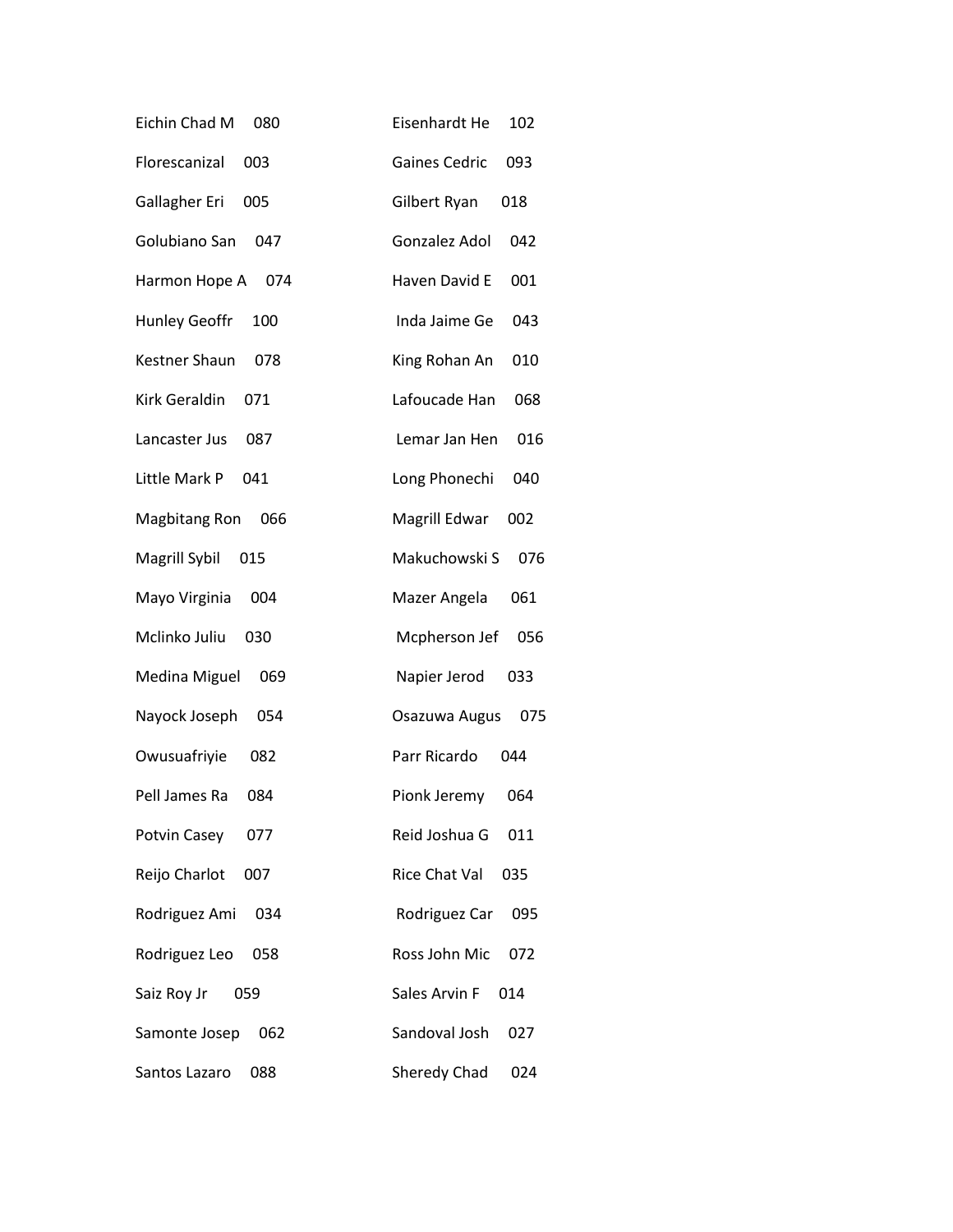| Sinnung Maida<br>073        | Slaton Jason<br>029         |
|-----------------------------|-----------------------------|
| Sprabary Clin<br>046        | Staib Brett W<br>037        |
| Suhr Raymond<br>017         | Tayamen David<br>031        |
| Taylor Andrew<br>022        | Taylor Tyler<br>051         |
| Thammavongsa<br>067         | Thijs Alisha<br>032         |
| Thurman Derie<br>019        | Turiano Gomer<br>039        |
| Valle Manuel<br>091         | Viramontes Ju<br>103        |
| <b>Watton Matthe</b><br>036 | <b>Wheeler Casey</b><br>021 |
| Williamson Ro<br>060        | Wolfe Trevor<br>070         |
| Wolkenhauer D<br>090        |                             |

#### HTCS - Senior Chief Hull Maintenance Technician

| Aguila Alejan              | Borchardt Sam |
|----------------------------|---------------|
| 008                        | 004           |
| <b>Bubb Bradley</b>        | Ervin Cory Jo |
| 002                        | 007           |
| Fury Christop              | Hodge Tabitha |
| 001                        | 009           |
| Houske Jeremy              | Pais Mario Jo |
| 005                        | 006           |
| <b>Terford Hank</b><br>003 |               |

### ICCS - Senior Chief Interior Communications Electrician

| Bowler Philli 004 | Fundock Arie 006  |  |
|-------------------|-------------------|--|
| Hohlbein Just 003 | King Christop 001 |  |
| Nacci Salvato 005 | Teneyck Brian 002 |  |

# Varner Desmon 007

# ISCS - Senior Chief Intelligence Specialist

| Arnold Derek 004  | Barnard Willi 001 |  |
|-------------------|-------------------|--|
| Blankenship R 014 | Caliste Pamel 008 |  |
| Claudius Heat 010 | Gillespie Aub 016 |  |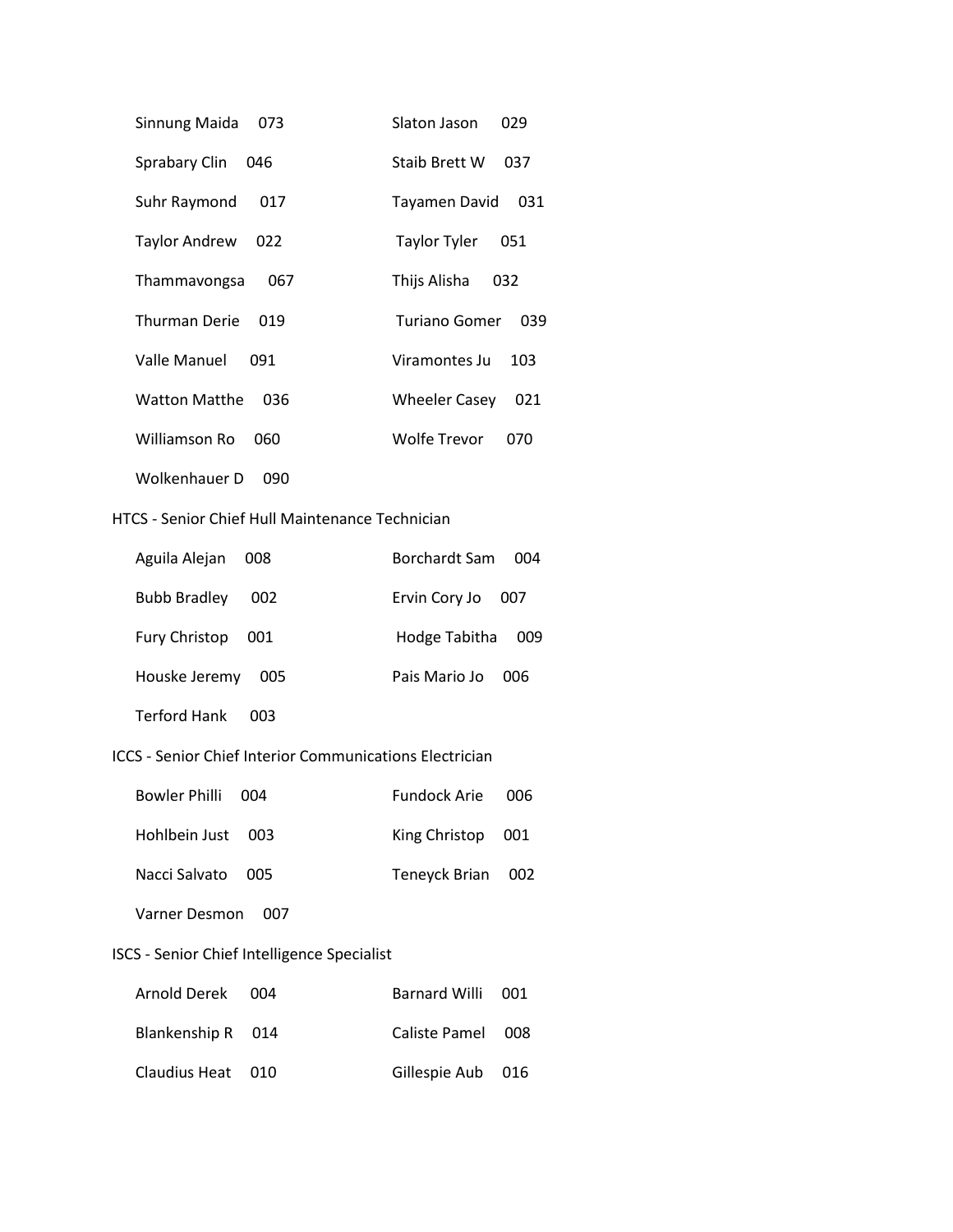| Hudson Joseph<br>003       | Johnson Tiffa        | 002 |
|----------------------------|----------------------|-----|
| Melia Carla J<br>-011      | <b>Nelson Philip</b> | 017 |
| Newell Milena<br>007       | Scott Stephen        | 012 |
| <b>Sheasby Ross</b><br>005 | Siemienski Ma        | 015 |
| Underwood Jam<br>nng       | Wold Keith Do        | ก13 |

# ITCS - Senior Chief Information Systems Technician

| Ambrose Tiffa        | <b>Anderson Tiff</b> |
|----------------------|----------------------|
| 060                  | 022                  |
| <b>Barnes Carlos</b> | 053                  |
| 019                  | Bauman Latoya        |
| <b>Belvis Antuan</b> | <b>Benedict Kevi</b> |
| 002                  | 032                  |
| Bonaparte Sha        | <b>Box Christoph</b> |
| 020                  | 031                  |
| <b>Boyson Christ</b> | <b>Brinkley Bobb</b> |
| 047                  | 044                  |
| <b>Bryant Jeffre</b> | Caraballo Vla        |
| 001                  | 007                  |
| Chisholm Mich        | Christian Cas        |
| 054                  | 014                  |
| 062                  | Corbin Drew A        |
| Cope Timothy         | 046                  |
| 015                  | <b>Cummings Shav</b> |
| Crump Patrici        | 061                  |
| Czechowski Jo        | 057                  |
| 008                  | Darby Brandon        |
| <b>Ellis Victor</b>  | 028                  |
| 035                  | Espersen Josh        |
| 006                  | Franklin Ebon        |
| Espree Edward        | 051                  |
| Gordon Dwayne        | Gregg Andrea         |
| 058                  | 037                  |
| Heitsman Will        | Henry Kareem         |
| 011                  | 056                  |
| 042                  | <b>Howell Geoffr</b> |
| <b>Hopkins Mauri</b> | 063                  |
| <b>Hubbard Brian</b> | Jones Kevin L        |
| 059                  | 017                  |
| Jones Nathan         | 012                  |
| 039                  | King Crystal         |
| Knight Nichol        | Kunkle Paul E        |
| 024                  | 025                  |
| 003                  | Lee Gregory D        |
| Lawyer Jerry         | 013                  |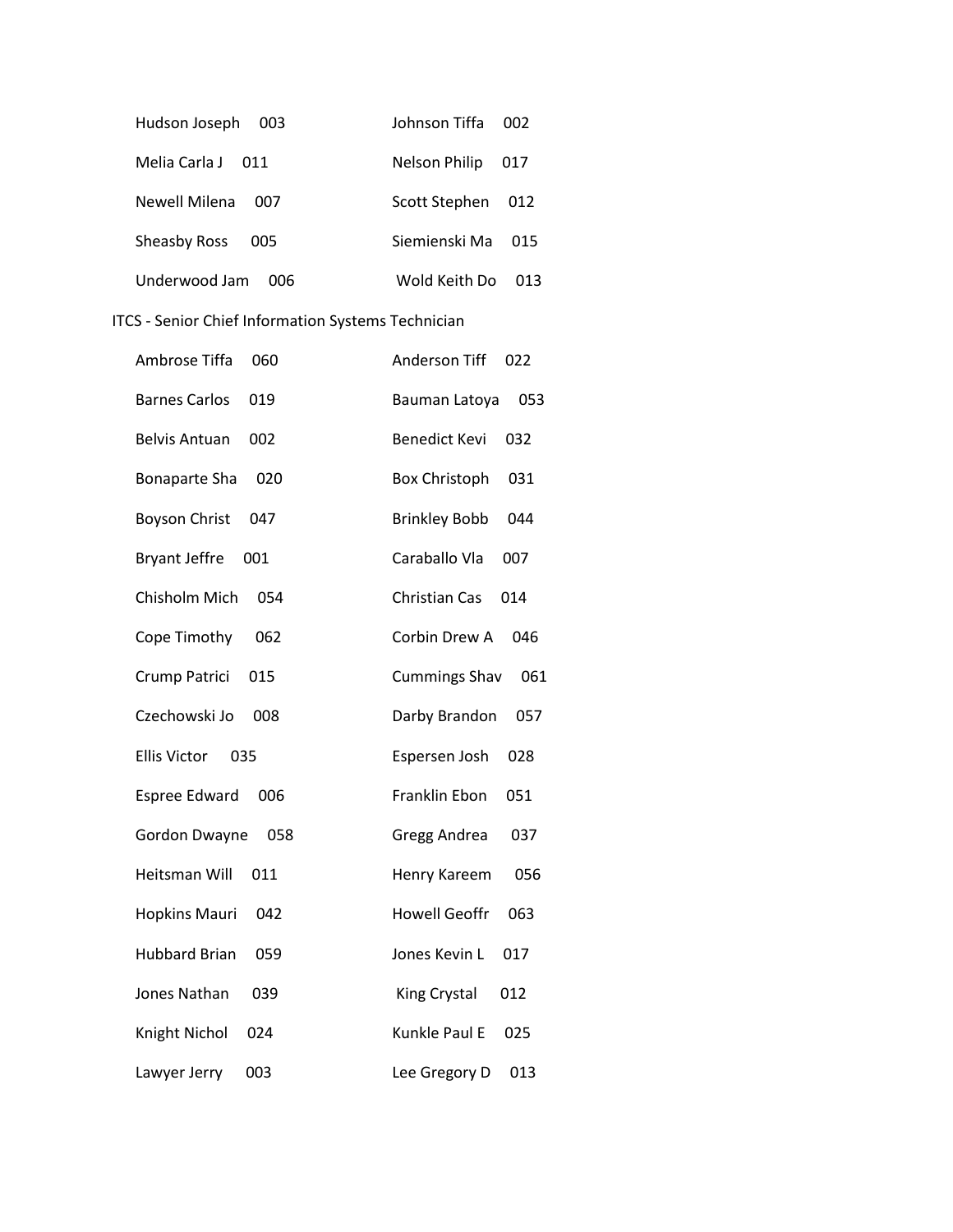| Loveland Jaso                                                    | Martinez Jenn               |  |  |
|------------------------------------------------------------------|-----------------------------|--|--|
| 021                                                              | 029                         |  |  |
| Martinez John                                                    | Mchattie Mich               |  |  |
| 004                                                              | 010                         |  |  |
| Mcmullan Shau                                                    | Michaud Shawn               |  |  |
| 041                                                              | 050                         |  |  |
| Monroe Michae                                                    | Murphy Joshua               |  |  |
| 005                                                              | 034                         |  |  |
| Pester Leslie                                                    | Pointer Marqu               |  |  |
| 033                                                              | 064                         |  |  |
| <b>Pruitt Andrew</b>                                             | Rendon Gina M               |  |  |
| 049                                                              | 023                         |  |  |
| Rivera Shamar                                                    | Roberts Anton               |  |  |
| 009                                                              | 027                         |  |  |
| <b>Robinson Stac</b>                                             | Rodgers Renee               |  |  |
| 040                                                              | 055                         |  |  |
| Ross Daniel J                                                    | Savant Iris M               |  |  |
| 016                                                              | 018                         |  |  |
| <b>Stokes Corey</b>                                              | Terrado Jeanp               |  |  |
| 048                                                              | 030                         |  |  |
| Tomaszewski S 052                                                | <b>Trosper Kenne</b><br>038 |  |  |
| Williams Katr                                                    | Wimbush Julli               |  |  |
| 026                                                              | 045                         |  |  |
| Witty Christi                                                    | <b>Wright Samant</b>        |  |  |
| 043                                                              | 036                         |  |  |
| ITSCS - Senior Chief Information Systems Technician (Submarines) |                             |  |  |
| <b>Bentley Andre</b>                                             | Johnson Matth               |  |  |
| 002                                                              | 004                         |  |  |
| Robinson Chri                                                    | Victorero Bri               |  |  |
| 001                                                              | 003                         |  |  |
| LNCS - Senior Chief Legalman                                     |                             |  |  |
| Callea James 003                                                 | Garfield Tiff 005           |  |  |
| Jaress Kevin                                                     | Mincey Stacey               |  |  |
| 001                                                              | 004                         |  |  |
| Scott Arletta<br>002                                             |                             |  |  |
| LSCS - Senior Chief Logistics Specialist Submarine Qualified     |                             |  |  |
| Griffin Rowdy                                                    | Hollenbeck Jo               |  |  |
| 002                                                              | 001                         |  |  |
| Schmidt Chris                                                    | <b>Simpson Marcu</b>        |  |  |
| 004                                                              | 003                         |  |  |
| <b>LSCS - Senior Chief Logistics Specialist</b>                  |                             |  |  |
| <b>Adkins David</b>                                              | Allen Deandre               |  |  |
| 035                                                              | 008                         |  |  |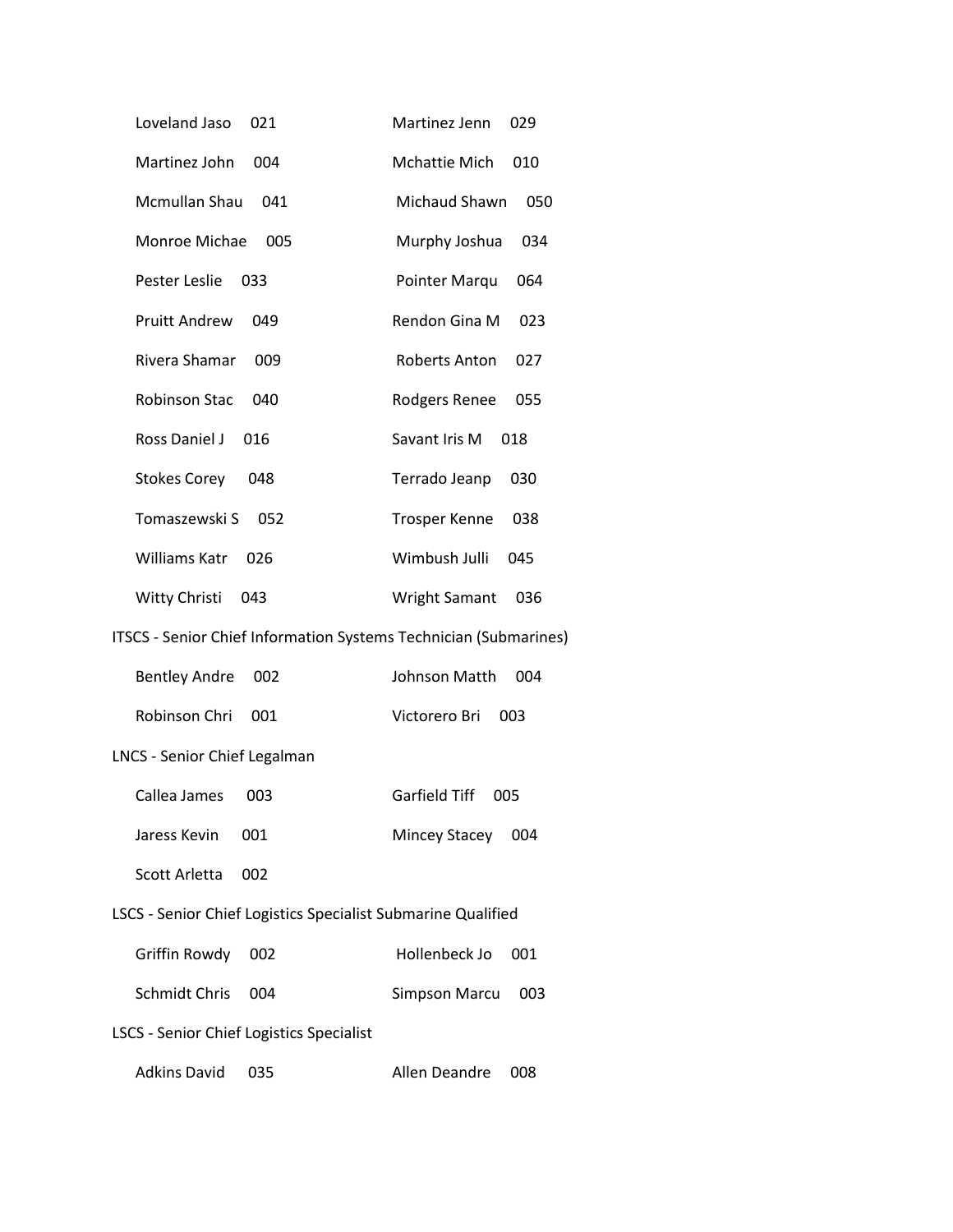| Atos Jayson M        | <b>Bainco Llord</b>  |
|----------------------|----------------------|
| 058                  | 027                  |
| Barbosavazque        | <b>Blainsweet Ki</b> |
| 010                  | 042                  |
| <b>Bucton Gary L</b> | <b>Burgos Latiss</b> |
| 011                  | 044                  |
| Calilung Rigo        | Cariaga Benja        |
| 005                  | 004                  |
| Cepeda Frank         | <b>Cervantes Gus</b> |
| 024                  | 048                  |
| Chung James J        | <b>Coleman Eric</b>  |
| 034                  | 013                  |
| Cruzdelossant        | Delgado Anita        |
| 050                  | 026                  |
| <b>Denton Christ</b> | Diaz Edlyne          |
| 032                  | 053                  |
| Didier Ronnie        | Dockery Terre        |
| 019                  | 049                  |
| <b>Druce Antoine</b> | 055                  |
| 031                  | Duprey Jason         |
| <b>Felipe Grace</b>  | Fuller Jeremi        |
| 003                  | 051                  |
| Gardner Jarri        | Gilbert Keith        |
| 046                  | 052                  |
| <b>Graves Moniqu</b> | <b>Guerrero Walt</b> |
| 016                  | 038                  |
| Gutierrez She        | Hall Jacob Ma        |
| 040                  | 017                  |
| Holmes Dametr        | Hombrebueno A        |
| 036                  | 021                  |
| Hunt Carl Ant        | Johnson Keona        |
| 020                  | 057                  |
| Kelley Jermai        | Kidd Cortney         |
| 056                  | 033                  |
| Lilley Brando        | Long Matthew         |
| 041                  | 039                  |
| Martinez Carl        | <b>Melgar Carlos</b> |
| 059                  | 001                  |
| Moise Mackens        | <b>Morales Rene</b>  |
| 007                  | 022                  |
| Norton Trisha        | Ohar Claudia         |
| 028                  | 018                  |
| Ologun Abayom        | Philip Natali        |
| 030                  | 025                  |
| Powell Lloyd         | <b>Pruitt Chikak</b> |
| 002                  | 012                  |
| Quilatan Bils        | Rodriguezguzm        |
| 047                  | 015                  |
| Salamanca Mic        | Seibert Matth        |
| 043                  | 054                  |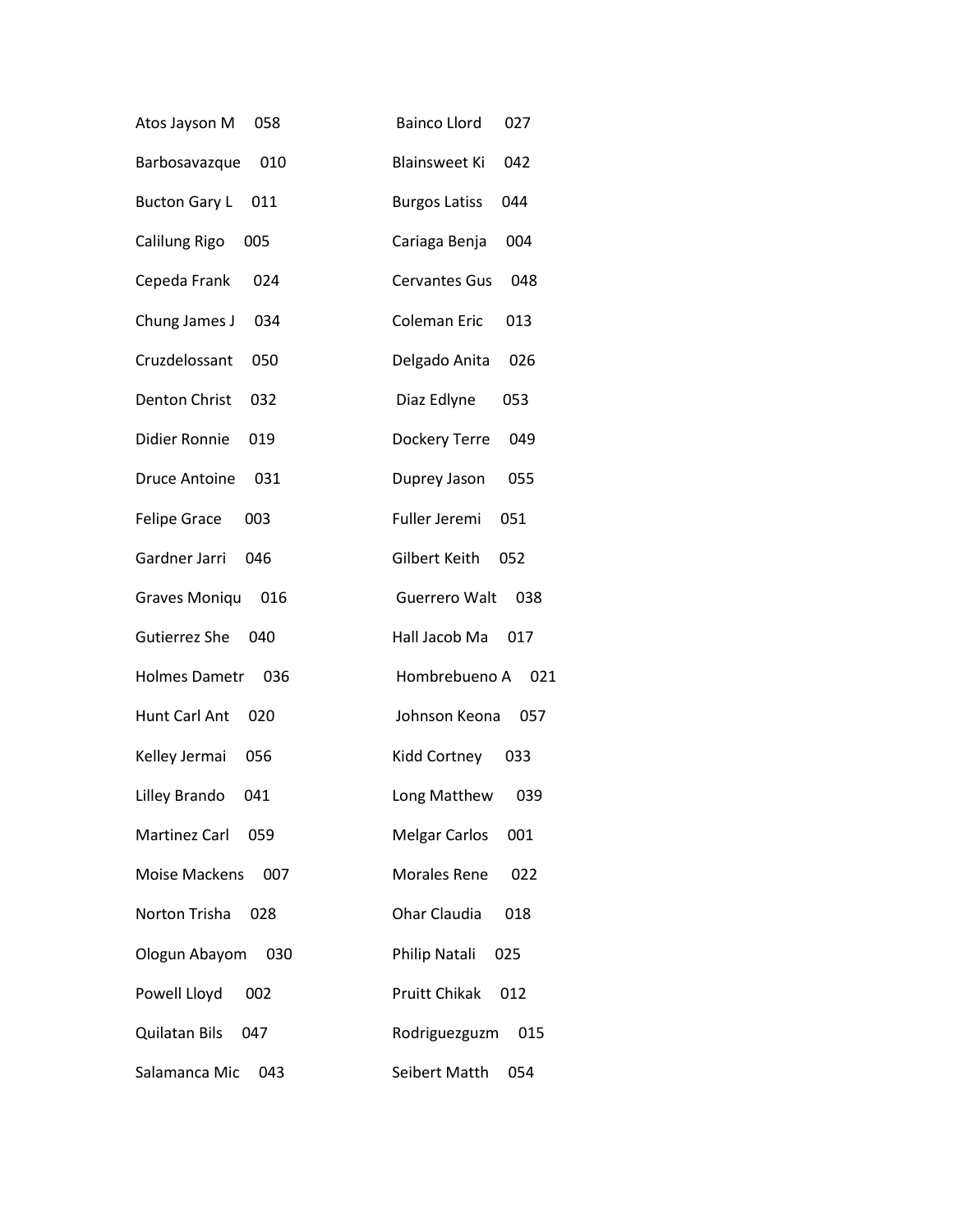| Sesay Abdul K 029      | Shugart Jamin 037    |
|------------------------|----------------------|
| Spaulding Eri 014      | Starks Latony 023    |
| Wakefield Bab 009      | Ward Christop<br>006 |
| Williams Ryan<br>- 045 |                      |

#### MACS - Senior Chief Master at Arms

| Amaral Joshua        | 003                  | <b>Bagwell Bruce</b><br>025 |
|----------------------|----------------------|-----------------------------|
| <b>Bailiff Jared</b> | 011                  | Benninger Jon<br>009        |
| Bienkowski Aa        | 006                  | <b>Breedlove Jas</b><br>039 |
| <b>Brooks Ekali</b>  | 013                  | <b>Buckman Shawn</b><br>035 |
| Caral John Ch        | 026                  | Colondresramo<br>019        |
| Cordova Alfon        | 001                  | Courcelles Tr<br>015        |
| Day Brian Pat        | 044                  | Dickson Adam<br>021         |
| Ford Erik Wil        | 012                  | <b>Giles Llewell</b><br>008 |
| Guregian Rich        | 033                  | Hall Lauren R<br>047        |
| <b>Harmon Terenc</b> | 038                  | <b>Heatherly Dav</b><br>037 |
| Jones Stacey         | 023                  | Kijowski Vick<br>028        |
| Kosiba Melodi        | 043                  | Martin Ryan K<br>045        |
| <b>Massare Steve</b> | 027                  | Mcclean Grego<br>010        |
| Mcclure Brenn        | 022                  | Mcdowald Evet<br>018        |
|                      | Montgomery Ma<br>016 | Morris Justin<br>029        |
| Odasz Jean Pa        | 020                  | Ontiveros Jor<br>042        |
| Phelps Richar        | 034                  | Pineda Israel<br>030        |
| Salvador Robe        | 032                  | Sanchez Rober<br>048        |
| Sanders Gambi        | 004                  | Santiagogonza<br>041        |
| <b>Scheller Thom</b> | 024                  | <b>Sewell Scott</b><br>014  |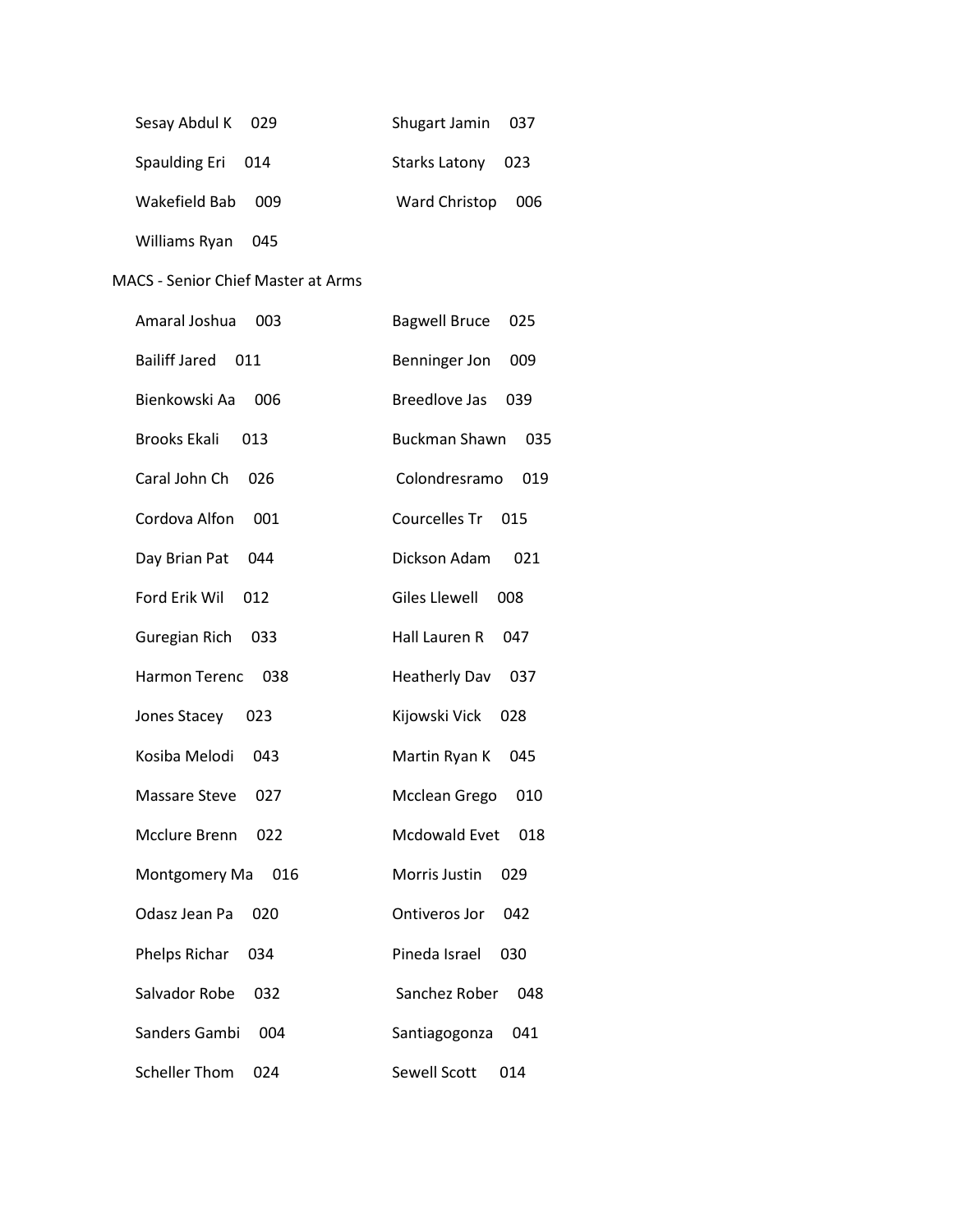| Silvabecerra<br>- 031 | Sintoni Marcu<br>007 |
|-----------------------|----------------------|
| Stewart Shawn<br>046  | Tarbell Steph<br>005 |
| Vargas Krista<br>036  | Voge Christop<br>040 |
| Wilson Kevin<br>002   | Zoudlik Steph<br>017 |
|                       |                      |

MCCS - Senior Chief Mass Communications Specialist

| Arendes Ahron<br>007 | Gray Holly Am     | 006 |
|----------------------|-------------------|-----|
| Gray Narina S 002    | Neely Frank E 004 |     |
| Rhinehart Jal<br>009 | Schultz Mark      | 003 |
| Simoes Hendri 001    | Stiles Leah E 005 |     |
| Taylor Brock<br>008  |                   |     |

# MMACS - Senior Chief Machinists Mate, Non-Nuclear, Submarine

Auxillary

| <b>Blevins James</b><br>014 | Cole Kenny Ch<br>003        |
|-----------------------------|-----------------------------|
| Fitzgerald Co<br>001        | Flint Darlon<br>008         |
| <b>Hamilton Deme</b><br>006 | Huggins Chris<br>004        |
| Knarr Geoffre<br>018        | Magallanez An<br>005        |
| Martinez Este<br>002        | Marvin Dean R<br>015        |
| Mcdade James<br>በ13         | Noerenberg Da<br>010        |
| Norgaila Vict<br>016        | Sands Matthew<br>017        |
| Shawl Stephen<br>011        | <b>Stoner Trampa</b><br>012 |
| Vandordrecht<br>009         | Williamson Jo<br>007        |

# MMCS - Senior Chief Machinists Mate

| Carmona Enriq 001 | Clawson Phili 008 |  |
|-------------------|-------------------|--|
| Delgado Artem 002 | Dockins John 013  |  |
| Espinal Maria 009 | Evans Michael 007 |  |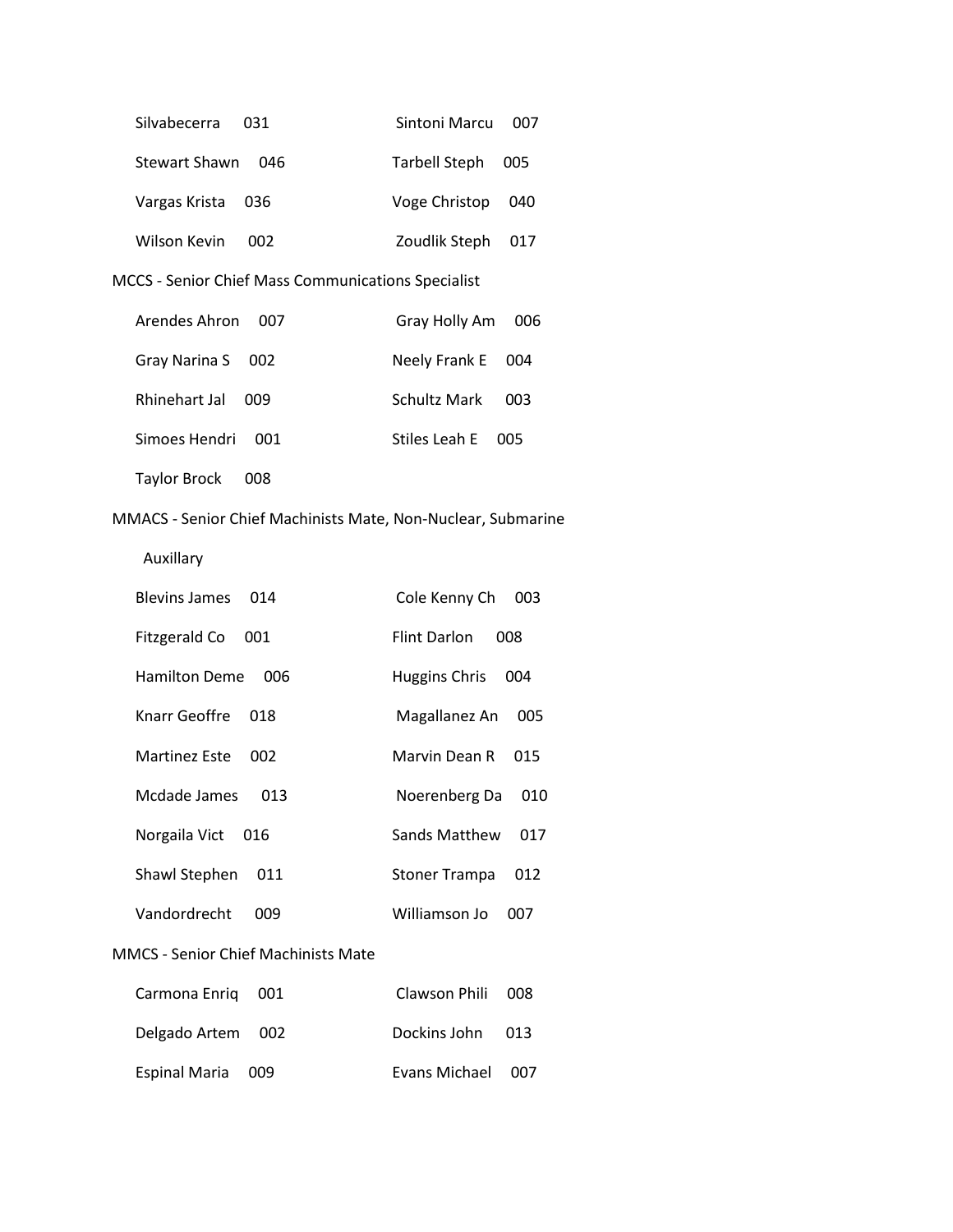| Gibson Bobby                                                    | Greathouse Ja               |
|-----------------------------------------------------------------|-----------------------------|
| 005                                                             | 016                         |
| Hatley Wesley                                                   | Ingle Joseph                |
| 014                                                             | 023                         |
| Jones Albert                                                    | Levick Eric A               |
| 020                                                             | 017                         |
| Matro Ronrex                                                    | Miller Lenfor               |
| 022                                                             | 003                         |
| Minta Amagoun                                                   | Moreno Joseph               |
| 021                                                             | 010                         |
| Murciano Leon                                                   | Newcom Michae               |
| 018                                                             | 004                         |
| Reed Eric Jef                                                   | Sasser Terran               |
| 024                                                             | 015                         |
| <b>Stewart Adam</b>                                             | <b>Sthole David</b>         |
| 019                                                             | 012                         |
| Villasana Jav                                                   | Wieder Jeremi               |
| 011                                                             | 006                         |
| MMNCS - Senior Chief Machinists Mate, Nuclear Power (Submarine) |                             |
| <b>Andrews Timot</b>                                            | <b>Barfuss Samue</b>        |
| 017                                                             | 018                         |
| Beman Tommy J 001                                               | <b>Bottoms Nicho</b><br>002 |
| <b>Bowen Robert</b>                                             | Cefaratti Jos               |
| 009                                                             | 012                         |
| Codd Cory All                                                   | Erickson Jere               |
| 010                                                             | 008                         |
| <b>Fullmer Bruce</b>                                            | Harton Paul J               |
| 015                                                             | 005                         |
| Johnston Mich                                                   | Kenny Timothy               |
| 007                                                             | 006                         |
| Mcguire Ed IV                                                   | Oconnor Alex                |
| 003                                                             | 016                         |
| Olsen David M 004                                               | Pefley David 013            |
| Ranck Nathani                                                   | Turner Erik W               |
| 019                                                             | 014                         |
| Zenner Timoth<br>011                                            |                             |
| MMNCS - Senior Chief Machinists Mate, Nuclear Power (Surface)   |                             |
| <b>Alcantar Rich</b>                                            | <b>Baggerly Patr</b>        |
| 016                                                             | 009                         |
| <b>Barnes George</b><br>008                                     | Browning Buck 015           |
| Cathey Jason                                                    | <b>Cross Derick</b>         |
| 006                                                             | 014                         |
| Etzler Benjam                                                   | Griffin Leon                |
| 017                                                             | 018                         |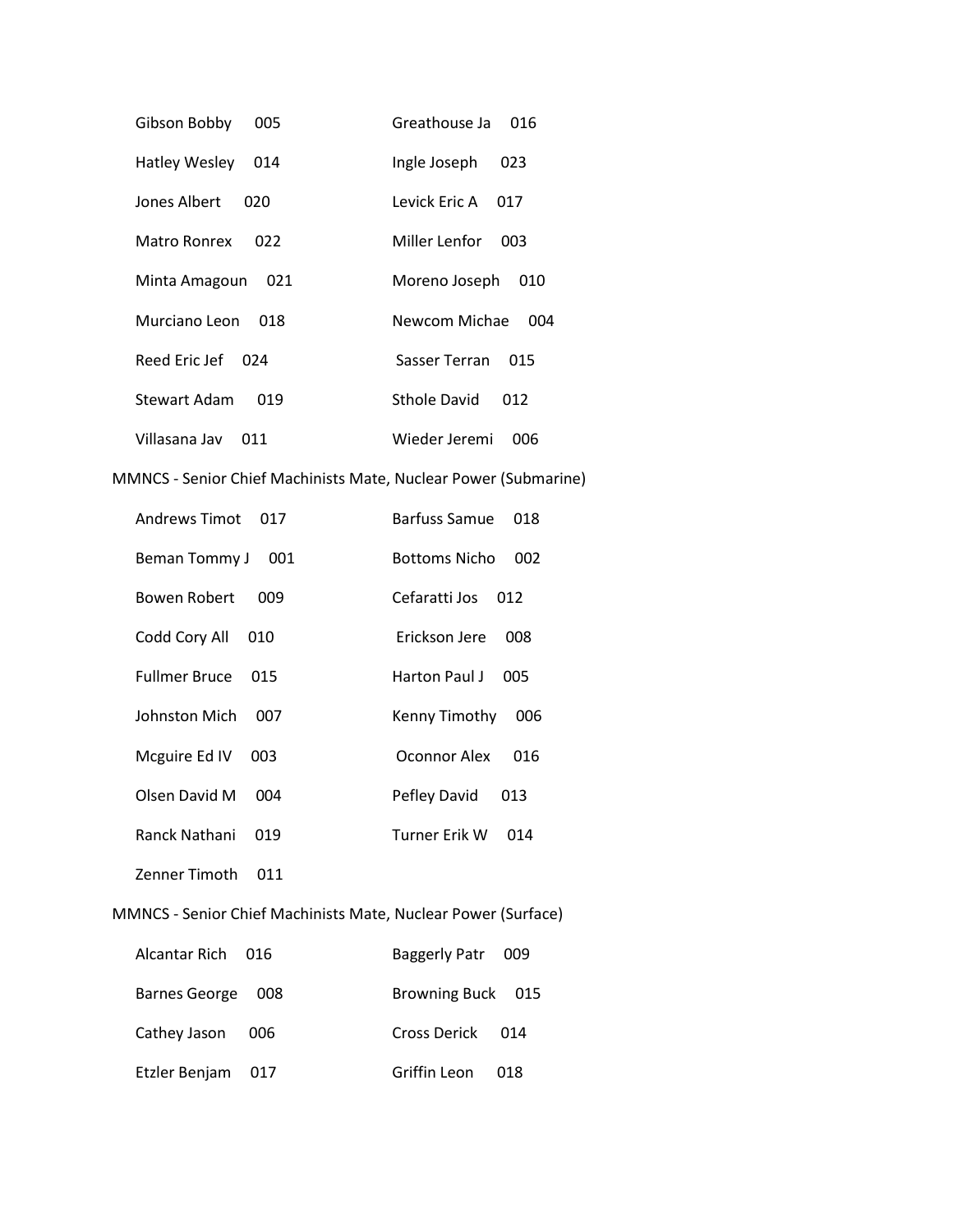| Kittle Matthe<br>005               | Lucas Daniel<br>020         |
|------------------------------------|-----------------------------|
| <b>Mckinney Terr</b><br>- 011      | Nice William<br>013         |
| Pines Fric Jo<br>012               | Pronia Philli<br>002        |
| <b>Robinson Nath</b><br><b>DU3</b> | Shears Willia<br>019        |
| Simpson Brand<br>001               | <b>Tweet Michael</b><br>010 |
| <b>Wiggins Randy</b><br>007        | Wittig Karin<br>004         |

MMWCS - Senior Chief Machinists Mate, Non-Nuclear, Submarine Weapons

| Akins Michael | 006 | Alvarado Marc 002   |     |
|---------------|-----|---------------------|-----|
| Bentrup Jerem | 001 | Gossard Luke        | 008 |
| Guidry Gabe A | 010 | Mangrum Heath       | 011 |
| Nelms Emery K | 012 | Rubio Agustin       | 007 |
| Santel Timoth | 005 | <b>Thomas Brian</b> | 004 |
| Warner David  | 003 | Worth Charles       | ก13 |

Zaccardi Rich 009

MNCS - Senior Chief Mineman

| Bowman Gary L 001      | Davis John He 002    |     |
|------------------------|----------------------|-----|
| Geary Derek E 009      | Mayer Kelly E        | 005 |
| Prendergast M<br>- 007 | Rey Brian Arm        | 004 |
| Robinson Chri<br>- 008 | Rowe David Al        | 003 |
| Tilley Jeremi 010      | <b>Torres Miguel</b> | 006 |

#### MTCS - Senior Chief Missile Technician

| Burgoyne Albe 009 |       | Capps Nathon 003  |
|-------------------|-------|-------------------|
| Carpenter Wil 004 |       | Costello Coll 010 |
| Fowler James      | 007   | Gomez Arnoldo 012 |
| Hayes Johnny      | - 011 | Hurtado Richa 008 |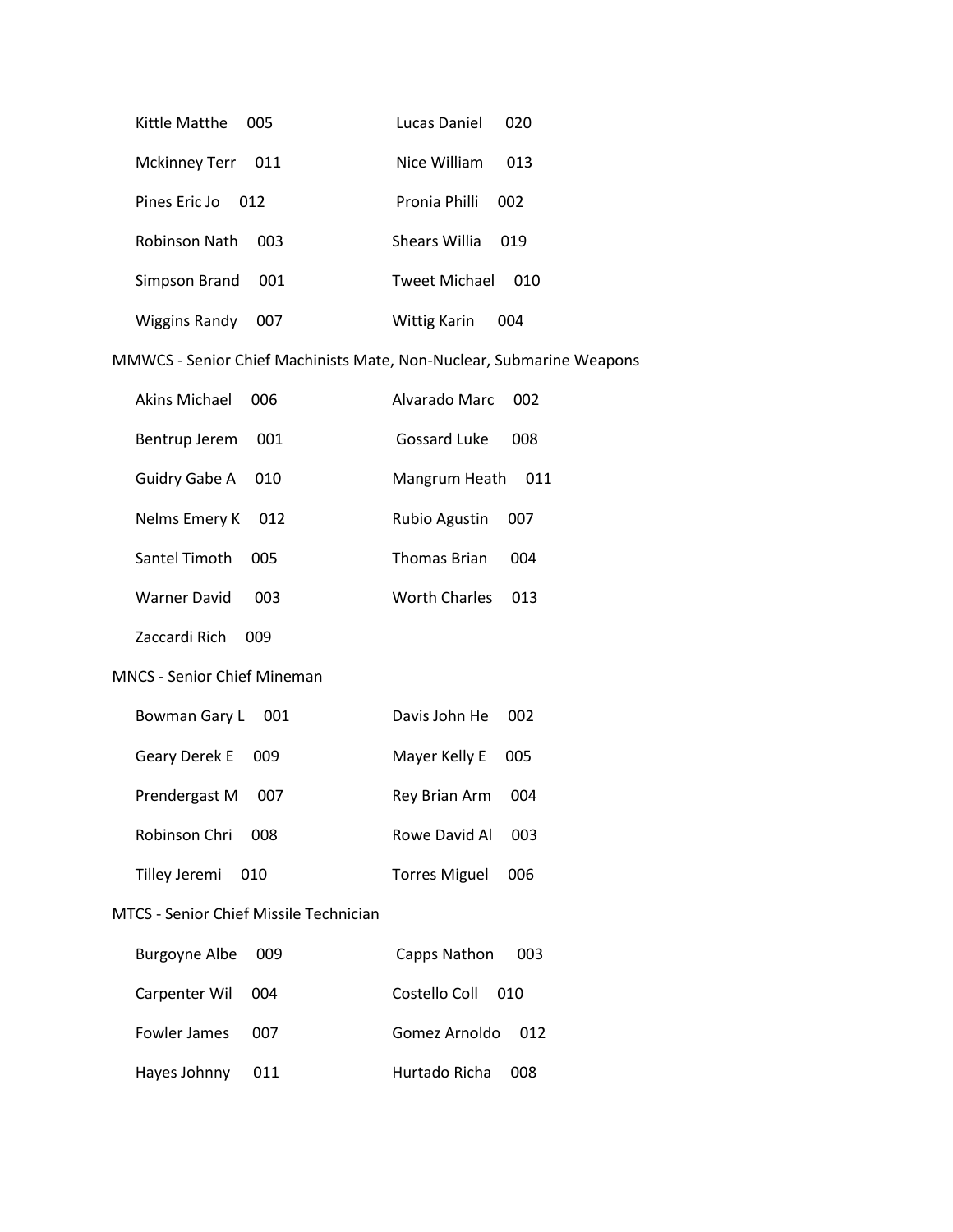| Mathews John                                   | <b>Riddle Christ</b> |
|------------------------------------------------|----------------------|
| 002                                            | 001                  |
| Samuel Stephe                                  | <b>Schulz Brian</b>  |
| 005                                            | 006                  |
| MUCS - Senior Chief Musician Special Band      |                      |
| Tyler Adam Ch                                  | <b>Williams Cour</b> |
| 002                                            | 001                  |
| <b>MUCS - Senior Chief Musician Fleet Band</b> |                      |
| <b>Bethel Daniel</b>                           | Haney Charity        |
| 004                                            | 001                  |
| Mcgowan Danie                                  | Pendel Steven        |
| 002                                            | 003                  |
| NCCS - Senior Chief Navy Counselor (Recruiter) |                      |
| Anderson Jess                                  | <b>Atkins Cedric</b> |
| 015                                            | 003                  |
| <b>Boling Dwayne</b>                           | Coulon Kieron        |
| 012                                            | 008                  |
| Custodio Ange                                  | Dubose Brian         |
| 023                                            | 019                  |
| Feliz Jose An                                  | <b>Fields Huston</b> |
| 020                                            | 011                  |
| <b>Godinez Migue</b>                           | Goldsmith Eri        |
| 014                                            | 004                  |
| Hawthorne Jen                                  | Jones Astacha        |
| 006                                            | 022                  |
| Lejeune Jarod                                  | Little Daniel        |
| 007                                            | 001                  |
| Martinez Salv                                  | 010                  |
| 017                                            | <b>Overton Derek</b> |
| Prosa Joseph                                   | <b>Realubit Home</b> |
| 021                                            | 005                  |
| Rodgers Hytik                                  | Sewell Mauric        |
| 013                                            | 016                  |
| Velasquez Juv                                  | Williams Shey        |
| 009                                            | 018                  |
| <b>Zettel Paul G</b><br>002                    |                      |
| NCCS - Senior Chief Navy Counselor (Counselor) |                      |
| Aguayo Theres                                  | Beck Jason Gr        |
| 008                                            | 015                  |

| Aguayo Theres 008      | Beck Jason Gr 015 |  |
|------------------------|-------------------|--|
| Calicdan Rome 003      | Corey Roseann 005 |  |
| Davis Kyle Ed 012      | Fabian Tanars 004 |  |
| Kemp John Roy<br>- 006 | Leverett Delo 010 |  |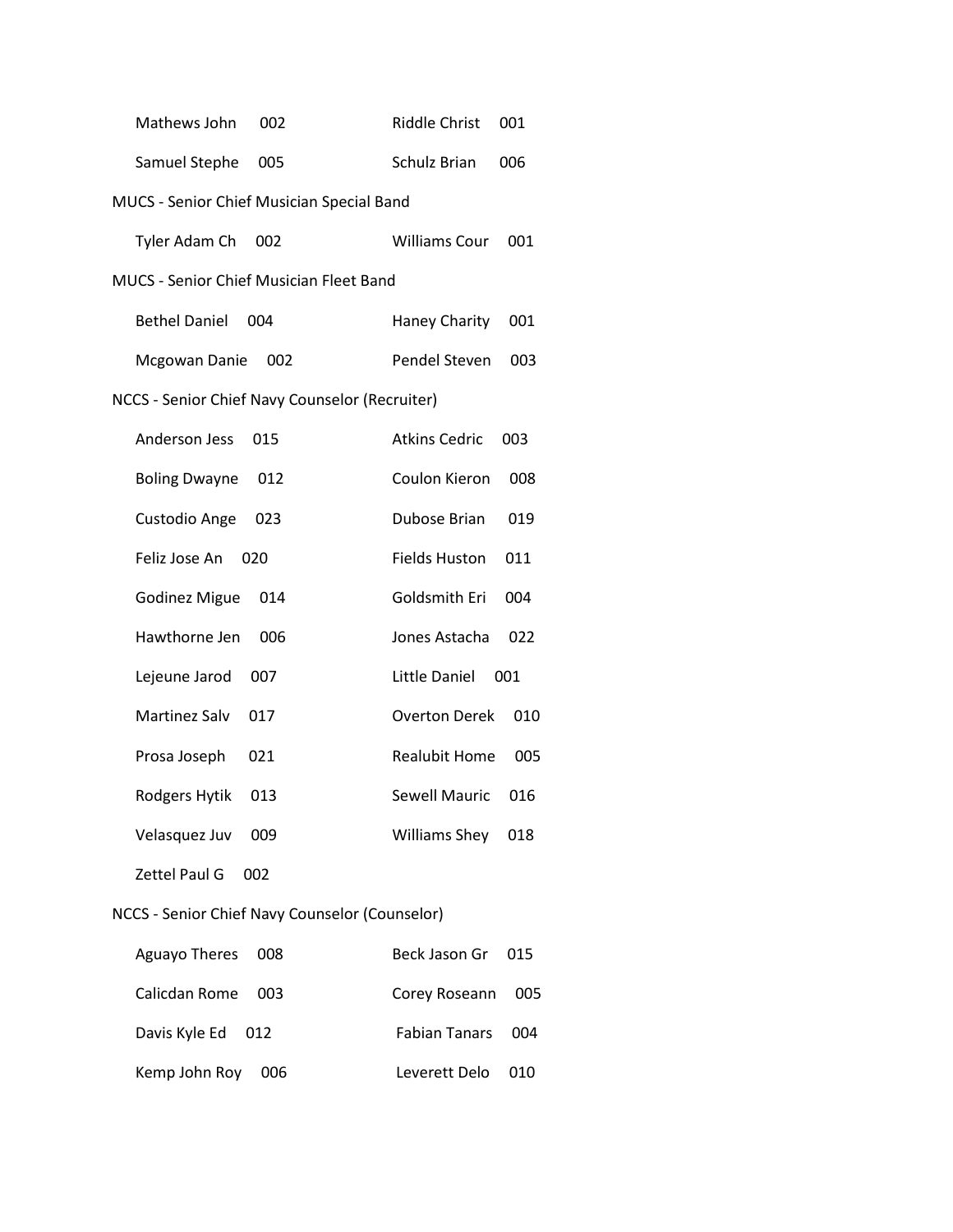| Litogot Nicol                                      | Messer Derek         |
|----------------------------------------------------|----------------------|
| 009                                                | 001                  |
| Morales Sarah                                      | Osborne James        |
| 014                                                | 013                  |
| Palmoreseay N                                      | Pope Raechel         |
| 002                                                | 011                  |
| Wean Todd War<br>007                               |                      |
| NDCS - Senior Chief Navy Diver (Master Diver)      |                      |
| Bourne John T                                      | Gill Christia        |
| 005                                                | 003                  |
| <b>Houle Andrew</b>                                | <b>Mcinroy James</b> |
| 002                                                | 006                  |
| Pazman Michae<br>004                               |                      |
| NDCS - Senior Chief Navy Diver (First Class Diver) |                      |
| Diego Jericho                                      | Dorman Willia        |
| 005                                                | 004                  |
| Goodman James                                      | Hall Shannon         |
| 008                                                | 002                  |
| Hill Benjamin                                      | Hoegg Joseph         |
| 001                                                | 006                  |
| Marshall John                                      | Schonacher Ja        |
| 003                                                | 007                  |
| <b>OSCS - Senior Chief Operations Specialist</b>   |                      |
| <b>Adams Sharon</b>                                | Britt Joshua         |
| 021                                                | 017                  |
| 015                                                | Cook Steven P        |
| Brunsman Jaso                                      | 014                  |
| Crawford Gera                                      | Davis Brian D        |
| 041                                                | 010                  |
| Denk Dennis M                                      | Dickinson Dan        |
| 013                                                | 040                  |
| Dougherty Sea                                      | <b>Enriquez Jose</b> |
| 003                                                | 012                  |
| Gapasangra We                                      | Herrera Andre        |
| 025                                                | 037                  |
| <b>Hubbell Eric</b>                                | Kelleher Ryan        |
| 001                                                | 022                  |
| Kennedy Eboni                                      | Legaspi Franc        |
| 026                                                | 028                  |
| Lewis Mary An                                      | Milton Dawn D        |
| 030                                                | 031                  |
| Miranda Charl                                      | Moore Jermain        |
| 011                                                | 023                  |
| <b>Mull Shannon</b>                                | <b>Munoz Francis</b> |
| 006                                                | 032                  |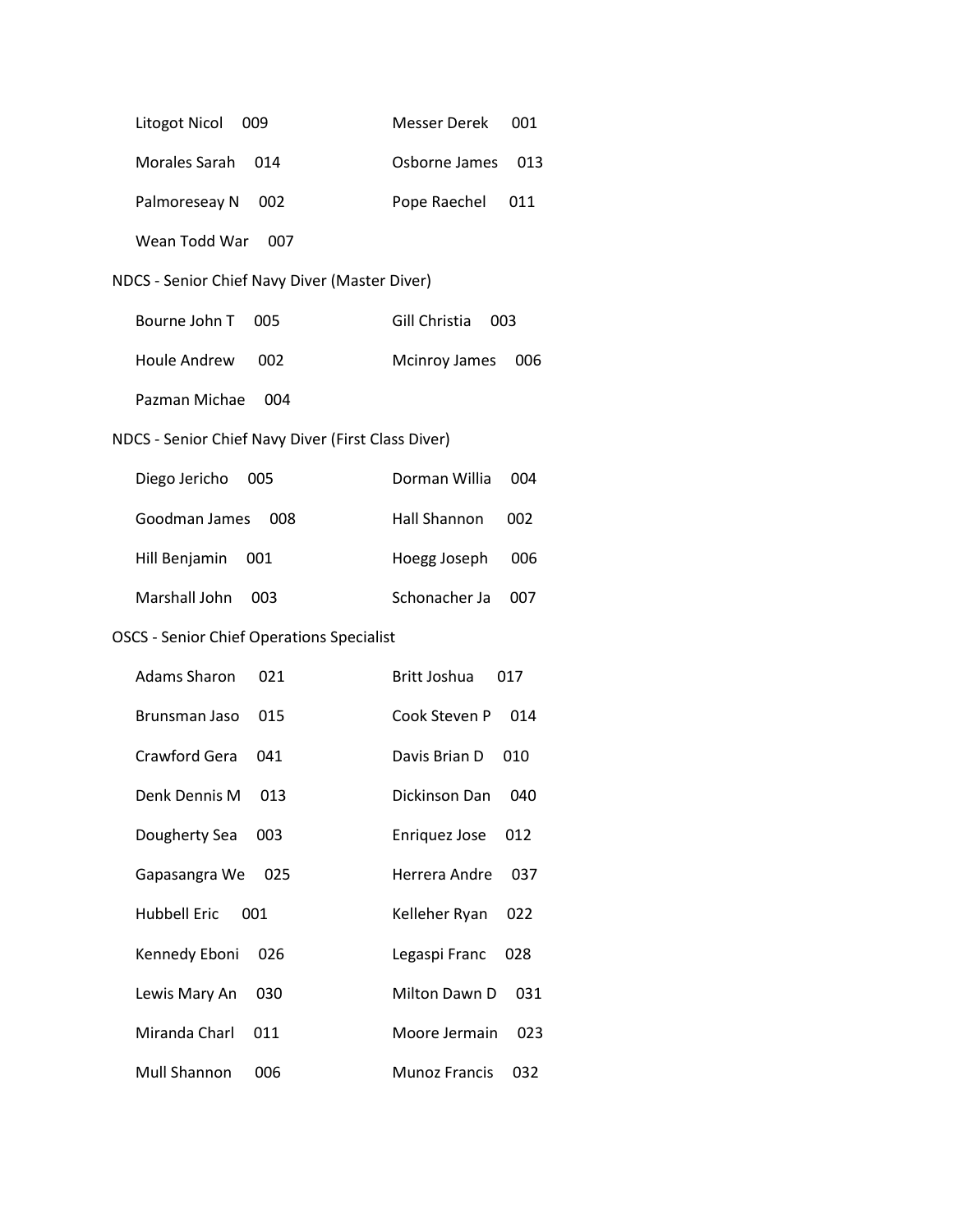| <b>Myers Charles</b>                              | <b>Myers Gregory</b> |
|---------------------------------------------------|----------------------|
| 020                                               | 005                  |
| Neihart Randy                                     | Paul Joseph B        |
| 033                                               | 038                  |
| Pemberton Ter                                     | Reynolds Paul        |
| 035                                               | 002                  |
| <b>Richard Linda</b>                              | Rodriguez Ben        |
| 036                                               | 039                  |
| <b>Samuels Naris</b>                              | Sandoval Luis        |
| 029                                               | 019                  |
| <b>Smith Marcus</b>                               | Somarriba Uli        |
| 024                                               | 018                  |
| <b>Sutton Ronald</b>                              | <b>Thomas Frank</b>  |
| 008                                               | 007                  |
| Underwood Lam                                     | <b>Warner Alvin</b>  |
| 016                                               | 004                  |
| <b>White Nichole</b>                              | <b>Williams Tari</b> |
| 034                                               | 027                  |
| <b>Willis Sharee</b><br>009                       |                      |
| PRCS - Senior Chief Aircrew Survival Equipmentman |                      |
| Garrett Richa                                     | Nick Brian Ke        |
| 002                                               | 003                  |
| Schmidt Jeffr                                     | Smith Carl Jo        |
| 001                                               | 004                  |
| PSCS - Senior Chief Personnel Specialist          |                      |
| Bejarano Caro                                     | <b>Brownell Arth</b> |
| 006                                               | 008                  |
| Ching Ronald                                      | Diaz Rafael          |
| 010                                               | 004                  |
| Kentosh Brian                                     | Lynch Keleen         |
| 009                                               | 007                  |
| Mallari Adria                                     | Moore James T        |
| 002                                               | 003                  |
| Pacitti Forre                                     | Pia Richardbe        |
| 005                                               | 001                  |
| <b>QMCS - Senior Chief Quartermaster</b>          |                      |
| Abreu Arlyn                                       | <b>Brandes Adam</b>  |
| 010                                               | 001                  |
| Brebner Jeffr                                     | Brown Bryce E        |
| 004                                               | 007                  |
| Crowley Jason                                     | Ferrara Micha        |
| 008                                               | 006                  |
| Fleischli Mat                                     | Mason Jory Se        |
| 011                                               | 005                  |
| Mike Robert                                       | Nazariovelez         |
| 003                                               | 009                  |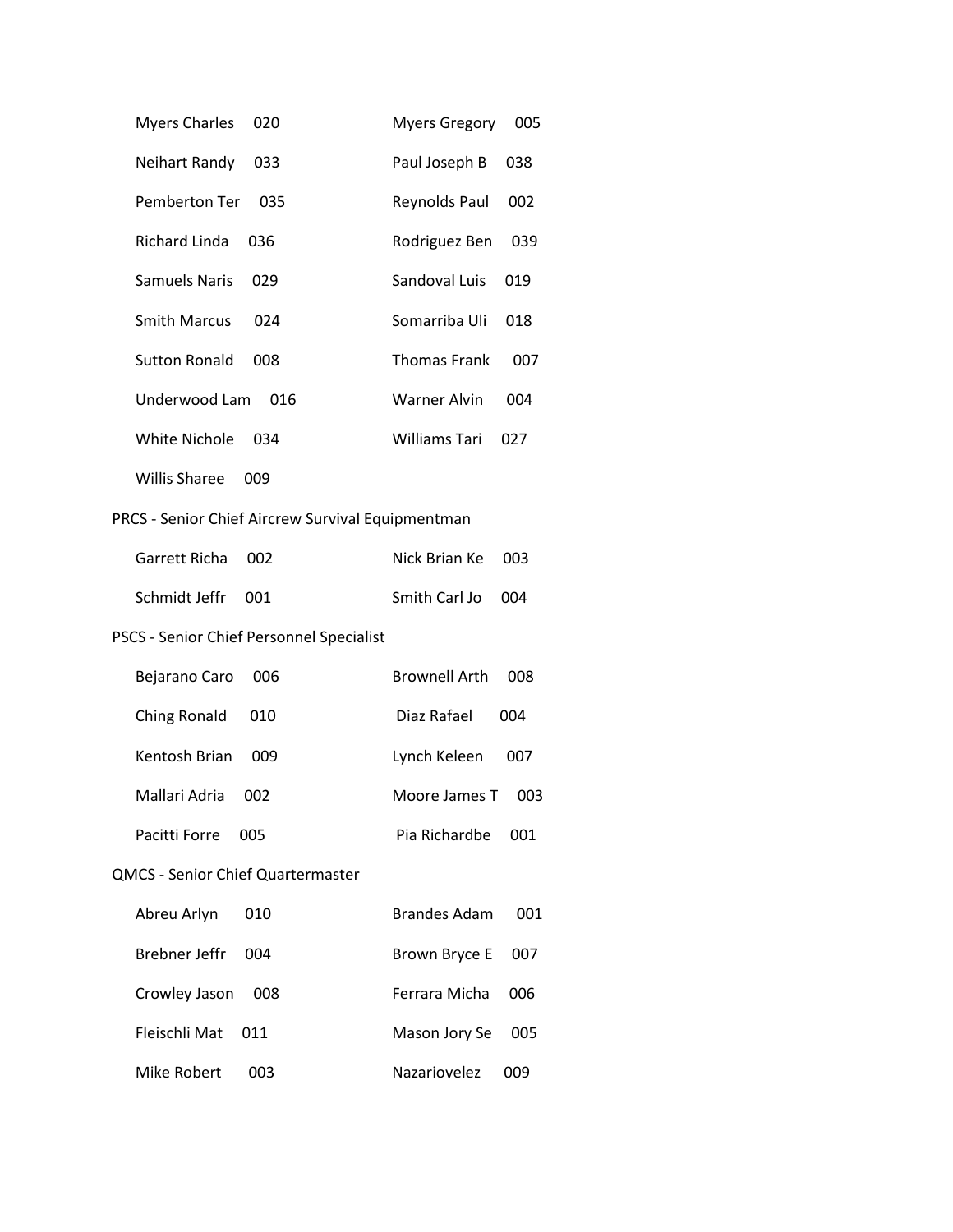Seals Yosef T 002

### RPCS - Senior Chief Religious Program Specialist

| Arocho Jorge 007  | Barney Robert 005 |       |
|-------------------|-------------------|-------|
| Burston Phili 001 | Denette Gary      | - 006 |
| Drachenberg P 008 | Grow Alan Bra 002 |       |
| Smith Lanae G 003 | Smith Monica      | OO4   |

### SBCS - Senior Chief Special Warfare Boat Operator

| Aldana Joseph<br>010 | Beebe Justin  | ററഞ |
|----------------------|---------------|-----|
| Cirbo Addam M<br>001 | Doyle Christo | 008 |
| Hill Jeffrey<br>003  | Hilsheimer Co | 009 |
| Lamont Joshua<br>005 | Marnick Jonas | 004 |
| Palmer Nyere<br>007  | Simmons Micha | നാ  |

### SHCS - Senior Chief Ships Serviceman

| Flenes Jennif 007 | Johnson Ledez 006 |        |
|-------------------|-------------------|--------|
| Jones Bernard 001 | Lesane Lorenz 005 |        |
| Luter Devon A 002 | Ransaw Atini      | (1)(1) |
| Solomon Verno 003 | Sorrell Marki     | nnx    |

# SOCS - Senior Chief Special Warfare Operator

| Albritton Jam<br>011 | Armstrong Zac        | 019 |
|----------------------|----------------------|-----|
| Bicondova Jos<br>008 | Bloomquist Er        | 001 |
| Brightbill la<br>032 | Briley Adam C        | 014 |
| Cameron Chris<br>016 | Carney Erik D        | 005 |
| Charman Andre<br>022 | Decker Chad C        | 038 |
| Dejarnette Ke<br>009 | Delarosa Frov        | 033 |
| Devall Christ<br>027 | <b>Frost Matthew</b> | 039 |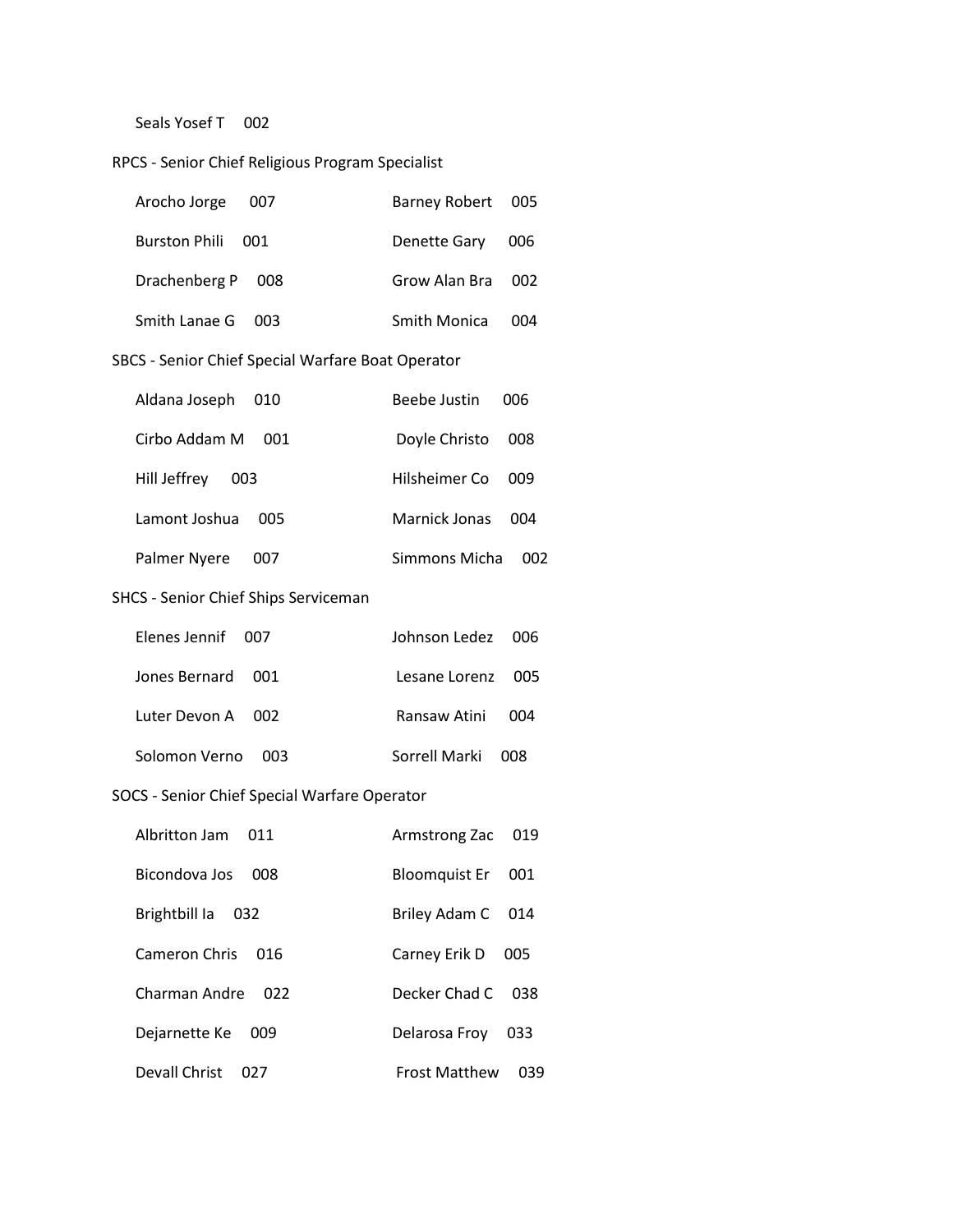| <b>Gump Lawrence</b><br>006 | Hegge Joshua<br>018         |
|-----------------------------|-----------------------------|
| <b>Highsmith Der</b><br>015 | Holuka Christ<br>051        |
| James Ajay Al<br>020        | King Caleb An<br>043        |
| Kirkbride Dan<br>048        | Livermore Ada<br>021        |
| Love Derek Ed<br>042        | Madsen Kyle J<br>059        |
| <b>Mamaril Geral</b><br>046 | <b>Marin Alexand</b><br>010 |
| <b>Martel George</b><br>058 | Mendoza Conce<br>025        |
| Mitchell Josh<br>017        | Nicholson Nat<br>056        |
| <b>Nisbet Daniel</b><br>049 | Novotny Corey<br>053        |
| Orewiler Shaw<br>012        | Osborne Nicho<br>040        |
| Osler Stephen<br>035        | Overfelt Luke<br>047        |
| Pearson Quinn<br>041        | Potter Eric D<br>050        |
| Ramey Mario L<br>055        | Recker Eric D<br>031        |
| Reeves Ryne A<br>045        | Rice Daniel C<br>028        |
| Romero Hollan<br>007        | Santillanes M<br>029        |
| <b>Schaad Corey</b><br>024  | Sievers Dusti<br>003        |
| Snead Stephen<br>057        | <b>Stansel Jacob</b><br>002 |
| <b>Stover Jared</b><br>037  | <b>Stull David K</b><br>023 |
| Sullivan Andr<br>034        | Surina Justic<br>054        |
| Taverner Jose<br>030        | Temple Ryan A<br>044        |
| Thompson Dere<br>036        | Thorne Kelly<br>026         |
| Ugalde Diego<br>013         | Vanwingerden<br>052         |
|                             |                             |

### STGCS - Senior Chief Sonar Technician Surface

| Alicea Luis O 008 | Amodeo Nichol 014 |  |
|-------------------|-------------------|--|
| Barnes Raico 028  | Braley Ryan L 026 |  |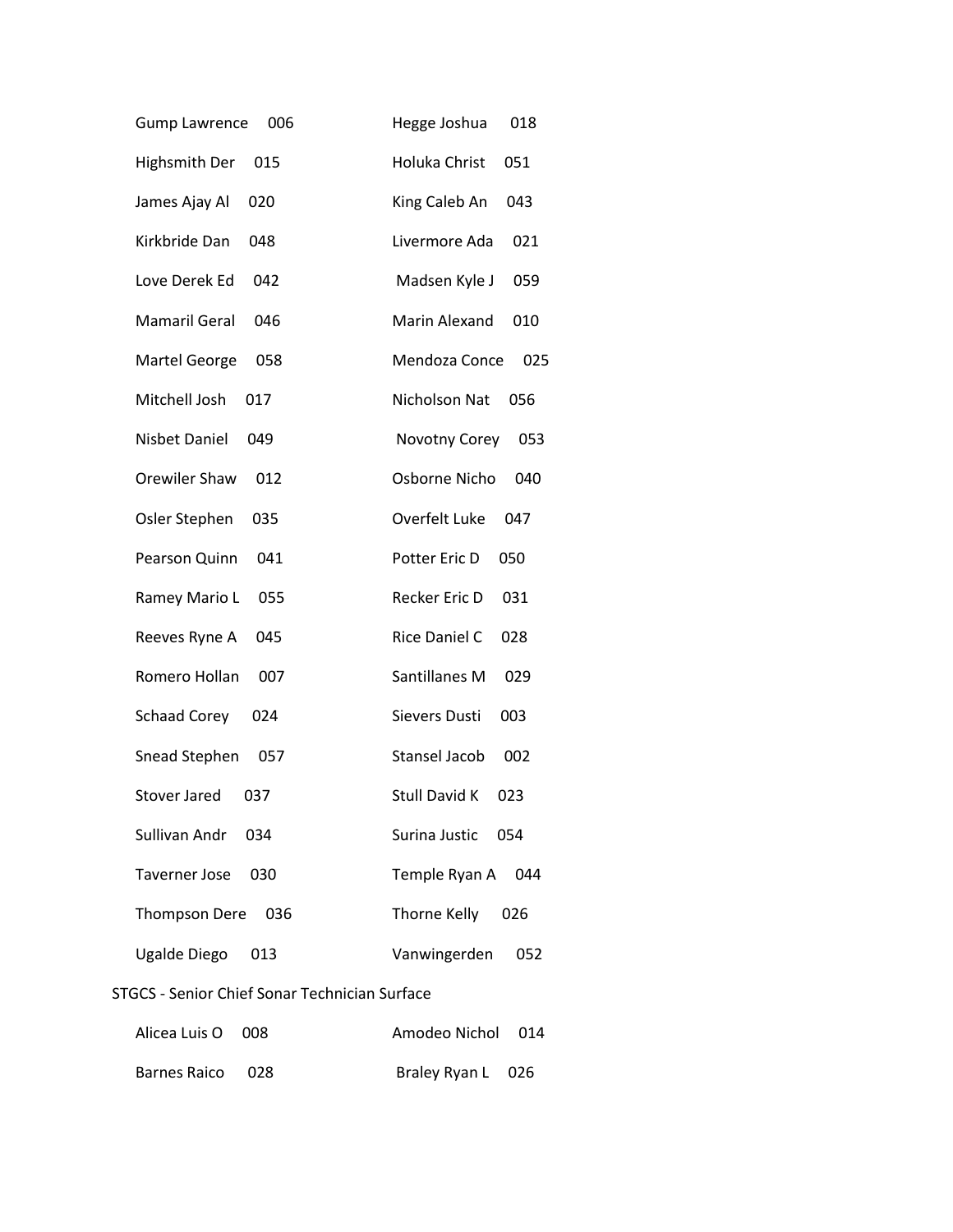| Callaway Scot                                         | Colemanadams         |
|-------------------------------------------------------|----------------------|
| 007                                                   | 015                  |
| Cortez Robert                                         | Denton Brando        |
| 034                                                   | 031                  |
| Dunne Kenneth                                         | Ebersole Sean        |
| 004                                                   | 029                  |
| Ellsworth Jos                                         | <b>Emmons James</b>  |
| 005                                                   | 001                  |
| Fischer Jeffr                                         | Garcia Cesar         |
| 018                                                   | 024                  |
| Gerischer Jos                                         | Glasgow Edwar        |
| 033                                                   | 017                  |
| Guy Jason Dan                                         | Hanson Jonath        |
| 019                                                   | 003                  |
| Harding Chris                                         | Hastings Just        |
| 011                                                   | 021                  |
| Juarez Eric M                                         | Karanja Kiagu        |
| 002                                                   | 023                  |
| Kerrin Tara L                                         | Kinzler Eric         |
| 035                                                   | 032                  |
| Lebron Benjam                                         | Mcnamara Darr        |
| 030                                                   | 013                  |
| Morrow Ryan D 027                                     | Muchow Mary H<br>025 |
| Pelaez Brandy                                         | Pittenger Ben        |
| 016                                                   | 020                  |
| Prentice Kath                                         | Rettus Michae        |
| 009                                                   | 010                  |
| Rogers Ronald                                         | Shoemaker Nat        |
| 012                                                   | 006                  |
| <b>Tiggs Jeremy</b><br>022                            |                      |
| <b>UTCS - Senior Chief Utilitiesman</b>               |                      |
| <b>Curtis Stephe</b>                                  | Harrison Bria        |
| 002                                                   | 001                  |
| Kristek Scott<br>003                                  |                      |
| <b>YNCS - Senior Chief Yeoman Submarine Qualified</b> |                      |
| Acevedo Aneud                                         | Mitchell Perc        |
| 002                                                   | 004                  |
| Morla Moises                                          | Sarafin Mi Jr        |
| 003                                                   | 001                  |
| Smith Roge Jr                                         | Zehr David Ry        |
| 006                                                   | 007                  |
| Zwan Matthew<br>005                                   |                      |
| <b>YNCS - Senior Chief Yeoman</b>                     |                      |